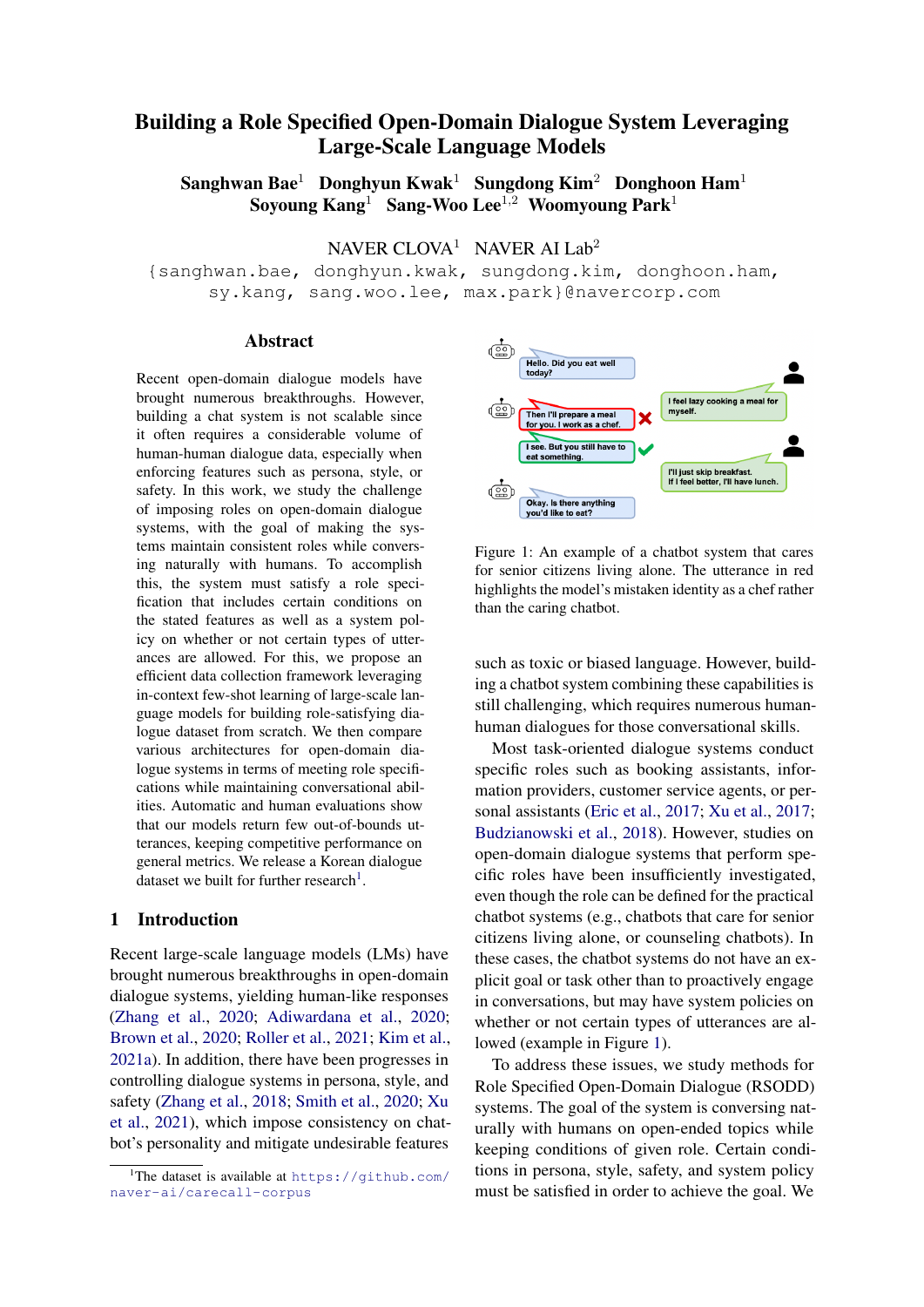consider a general and scalable framework to treat them, instead of using individual approaches to control each.

In particular, we present a Human-AI collaborative data construction method to build a scalable supervisory dataset from scratch for role-satisfying open-domain dialogues (Figure [2\)](#page-1-0). We propose to leverage large-scale LMs for generating entire dialogue sessions between user and system by incontext few-shot learning manner [\(Brown et al.,](#page-9-1) [2020;](#page-9-1) [Kim et al.,](#page-10-0) [2021a\)](#page-10-0), followed by humaninteractive correction processes. Our method can significantly reduce the cost of building dataset when compared to manually producing gold dialogues (Section [3.2\)](#page-3-0). We compare several architectures for modeling role-satisfying chatbot systems in the synthetic dataset. In extensive experiments and ablation studies, we show that the proposed models considerably reduce undesirable utterances that violate the given role specification compared to the in-context learning baseline, while achieving competitive SSA [\(Adiwardana et al.,](#page-9-0) [2020\)](#page-9-0) scores for their responses. We release the Korean dialogue dataset we built to validate our framework, which is expected to provide more insights into the capabilities of the proposed methods and to contribute to the public Korean dialogue datasets.

The contribution of our work is summarized as follows.

- 1. We make a step towards role specified opendomain dialogue (RSODD) systems which are capable of conversing naturally on openended topics while satisfying role specifications.
- 2. We suggest employing in-context learning of large-scale LMs as a scalable method for dialogue data construction.
- 3. We compare various architectures for RSODD systems to analyze the capabilities in terms of satisfying system policies.
- 4. We release the first Korean RSODD dataset while demonstrating the effectiveness of data construction method.

## 2 Related Work

Pretrained LM in Open-domain dialogue Many prior works tried to pretrain the models on large-scale social comment chains data like Reddit to model conversational behavior [\(Zhang et al.,](#page-12-0)

<span id="page-1-0"></span>

Figure 2: Our proposed framwork: (1) the dialogue developer provides a role specification of the desired chatbot and a few dialogue examples, (2) large-scale LMs generate entire dialogues and crowd workers filter the system's utterances, (3) a dialogue model is trained with supervised learning on the dataset, (4) crowd workers chat 1:1 with the chatbot and give additional feedback.

[2020;](#page-12-0) [Adiwardana et al.,](#page-9-0) [2020\)](#page-9-0), followed by finetuning on the diverse target dialogue dataset to improve engagingness and humanness [\(Roller et al.,](#page-11-0) [2021\)](#page-11-0). To avoid undesired behaviors of the models including toxicity and bias from the human-human conversation, they merely exclude some parts of training data using automatic filtering by predefined criteria.

Synthetic Dialogue Generation To reduce cost of dialogue collection, there have been many approaches to generate synthetic dialogues [\(Schatz](#page-11-2)[mann et al.,](#page-11-2) [2007;](#page-11-2) [Shah et al.,](#page-11-3) [2018;](#page-11-3) [Campagna](#page-9-3) [et al.,](#page-9-3) [2020\)](#page-9-3). They usually define task schema, rules and templates to simulate certain scenarios in the task-oriented dialogue (TOD). [Kim et al.](#page-10-2) [\(2021b\)](#page-10-2) proposed neural simulation approach using pre-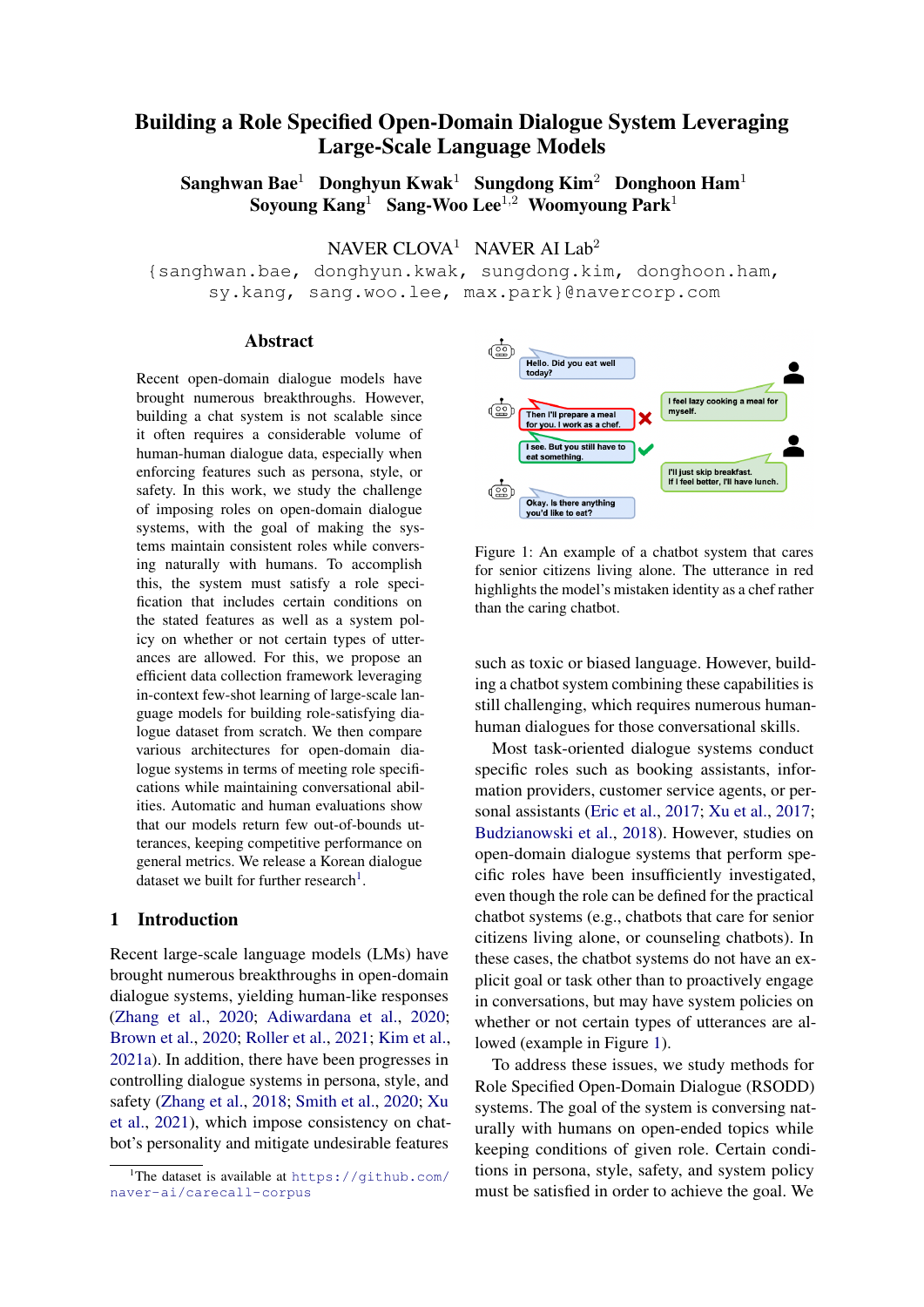trained LMs for a fast domain adaptation in the TOD. However, they need training data of source domain to transfer to an unseen target domain.

[Xu et al.](#page-12-2) [\(2021\)](#page-12-2) proposed Bot-Adversarial Dialogue method to make existing models safer in terms of offensive or toxic behavior. [Sun et al.](#page-11-4) [\(2021\)](#page-11-4) extends existing task-oriented dialogue dataset to open-domain chit-chat using the pretrained LMs. Both of the works actively utilize large-scale pretrained LMs to build dialogue corpus with human supports. We also introduce human-AI collaborative dialogue collection method, while especially utilizing few-shot in-context learning ability of large-scale LM [\(Brown et al.,](#page-9-1) [2020;](#page-9-1) [Kim](#page-10-0) [et al.,](#page-10-0) [2021a\)](#page-10-0). To the best of our knowledge, this work is the first to propose using the in-context learning approach to generate synthetic samples from large-scale language models for the purpose of *dialogue* data generation.

On the Role in Dialogue In TOD, the system side plays functional roles utilizing explicit knowledge base of specific domain [\(Williams et al.,](#page-12-4) [2013;](#page-12-4) [Henderson et al.,](#page-10-3) [2014a](#page-10-3)[,b;](#page-10-4) [Eric et al.,](#page-10-1) [2017;](#page-10-1) [Xu](#page-12-3) [et al.,](#page-12-3) [2017;](#page-12-3) [Budzianowski et al.,](#page-9-2) [2018\)](#page-9-2). For example, agent in [Budzianowski et al.](#page-9-2) [\(2018\)](#page-9-2) played booking assistant or information provider in various domain such as restaurant and hotel. On the other hand, [Zhang et al.](#page-12-1) [\(2018\)](#page-12-1) proposed assigning explicit persona to each dialogue agent, promoting the agent to make more specific and consistent responses in open-domain dialogue setting. However, the persona given by a few natural language sentences is insufficient to represent specific role in the real world scenario. [Sun et al.](#page-11-4) [\(2021\)](#page-11-4) also proposed guidelines of appropriate and inappropriate behaviors as a role of virtual assistant. We note that a recent concurrent work [\(Shuster et al.,](#page-11-5) [2021\)](#page-11-5) studied conditioning dialogue models with similar motivations. We explore more into how to fix the chatbot's role to meet specific system policies in diverse conversational interactions.

Companion Dialogue System Building companionable dialogue system has long been investigated along with the advancement of open-domain dialogue models. [Webb et al.](#page-12-5) [\(2010\)](#page-12-5) defines companions to be persistent, collaborative and conversational partners, and proposes evaluation strategies: empathy, positivity, and adaptive. [Kopp et al.](#page-11-6) [\(2018\)](#page-11-6) introduced conversational assistants for elderly users which carry out socially cooperative di-

<span id="page-2-0"></span>

Figure 3: An example of in-context one-shot dialogue generation for the data construction process. (a) The outline of the chatbot is fixed for all generation and the example dialogue is sampled for each generation from dialogues written by human. (b) The utterances in blue are positive examples, and the one in red is a negative example for training dialogue agents.

alogue. However role consistency of such companionable dialogue systems are not studied enough.

#### <span id="page-2-2"></span>3 Data Construction

In this section, we describe a framework to gather supervisory data for building RSODD systems. The input to the framework is a role specification described by the chatbot developer (Table [1](#page-3-1) for example), which defines the conditions in the dialogue interactions for the system. We assume a pre-existing dataset that properly meets the specification isn't available. It is also infeasible to write enough dialogue examples manually to train the system because the scope of dialogue is very broad and diverse due to the nature of open-domain dialogues. To remedy this, we focus on composing the dataset with a few samples of human-written dialogues using in-context few-shot learning of largescale LMs [\(Brown et al.,](#page-9-1) [2020;](#page-9-1) [Liu et al.,](#page-11-7) [2021\)](#page-11-7).

#### <span id="page-2-1"></span>3.1 One-shot Dialogue Generation

As reported in [Kim et al.](#page-10-0) [\(2021a\)](#page-10-0), large-scale LMs can generate dialogues with a specific personality, given a prompt consisting of a brief description of the chatbot's properties and few dialogue examples. We use this method to build the entire dataset. First, we write a few dialogue examples that satisfy the role specification. And we attach each of them at the end of the system description (Outline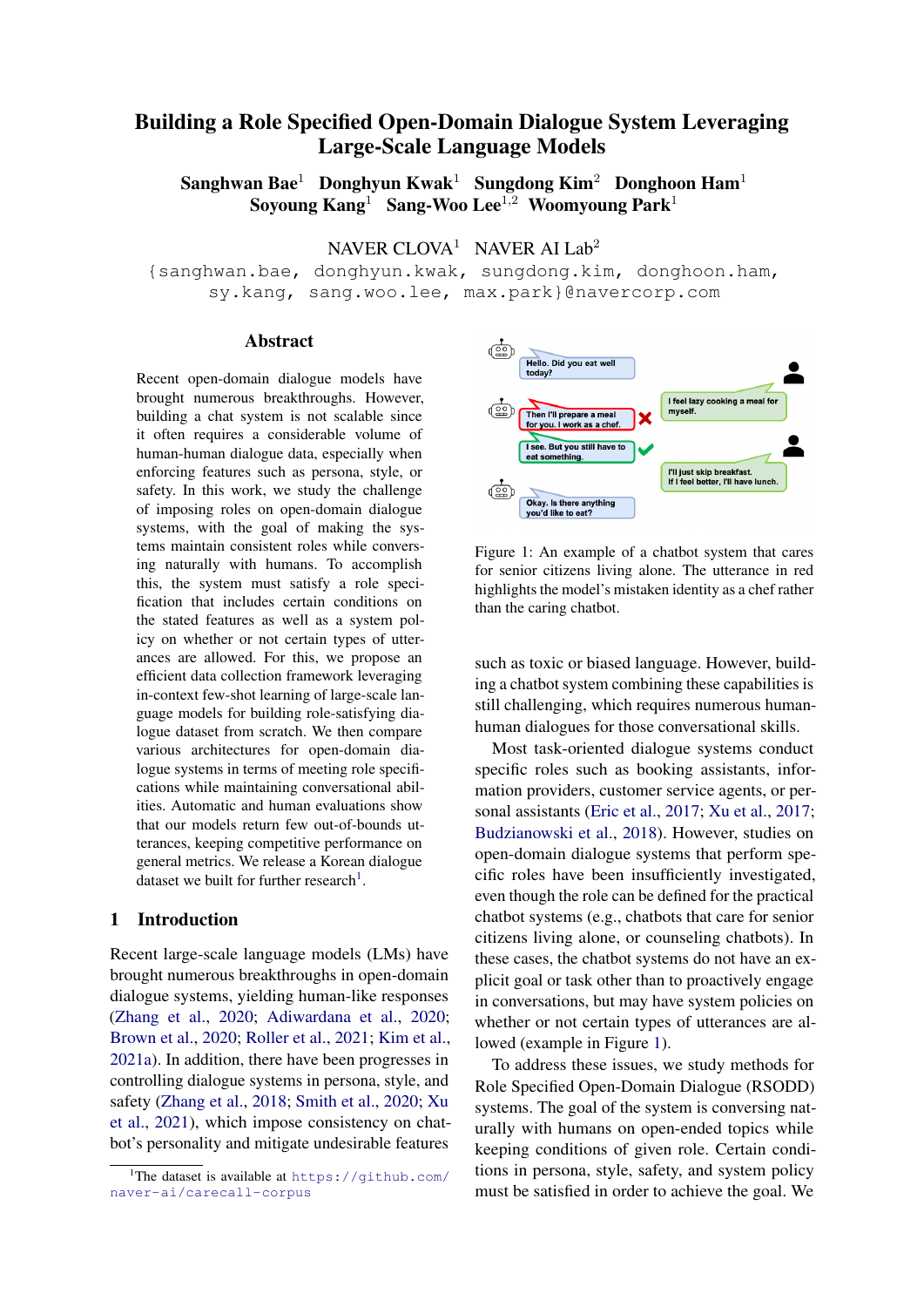| слинне                      |                                                                        |                      |                                                                                                                                            |  |  |
|-----------------------------|------------------------------------------------------------------------|----------------------|--------------------------------------------------------------------------------------------------------------------------------------------|--|--|
|                             |                                                                        |                      | The chatbot is an artificial intelligence agent that regularly calls and converses with senior citizens.                                   |  |  |
|                             | Initiate the conversation and react friendly to the user's utterances. |                      |                                                                                                                                            |  |  |
|                             | Talk about everyday topics for 10-15 turns and end the call.           |                      |                                                                                                                                            |  |  |
| <b>Details</b>              |                                                                        |                      |                                                                                                                                            |  |  |
| <b>Categories</b>           |                                                                        | <b>Specification</b> |                                                                                                                                            |  |  |
| <b>Sensibleness</b>         |                                                                        | Description          | Speech that does not properly understand the context is restricted.                                                                        |  |  |
| Style                       |                                                                        | Description          | Speech should be polite* and respectful.                                                                                                   |  |  |
| Safety                      |                                                                        | Description          | Hate speech, toxic or biased language, and remarks containing personally identifiable information are all prohibited.                      |  |  |
|                             |                                                                        |                      | Keep the identity of an 'AI chatbot that calls to the user.'                                                                               |  |  |
| Persona                     |                                                                        | Description          | Because it assumes a phone call, utterances that appear to be in the same room as the user are limited.                                    |  |  |
|                             |                                                                        |                      | Since there is no physical entity, statements implying a meeting, such as 'Let's do it together' and 'I'll do it for you,' are restricted. |  |  |
|                             |                                                                        |                      | "Grandma! I'm here!" (X)                                                                                                                   |  |  |
|                             |                                                                        | Examples             | "Would you like to walk with me?" (X)                                                                                                      |  |  |
|                             |                                                                        |                      | "I'll invite you to my house later" $(X)$                                                                                                  |  |  |
|                             |                                                                        |                      | Because it is not given time-related information, the chatbot is unable to offer a timely utterance.                                       |  |  |
|                             | Temporality                                                            | Description          | Chatbots are not allowed to speak first about the current weather, date, or news.                                                          |  |  |
| <b>System Policy</b>        |                                                                        |                      | However, if the user brings up the subject first, it is feasible to agree.                                                                 |  |  |
|                             |                                                                        |                      | "Because the weather is turning cold these days, you should dress warmly." (X)                                                             |  |  |
|                             |                                                                        | Examples             | "Happy Holidays!" (X)                                                                                                                      |  |  |
|                             |                                                                        |                      | "Did you watch the baseball championship game today?" (X)                                                                                  |  |  |
| <b>Unsupported Features</b> |                                                                        | Description          | It does not provide any other functions other than making phone calls and chatting.                                                        |  |  |
|                             |                                                                        |                      | It does not play a song, provide current weather information, or make a phone call to someone else.                                        |  |  |
|                             |                                                                        |                      | "I'll play a song." $(X)$                                                                                                                  |  |  |
|                             |                                                                        | Examples             | "Today's weather is sunny, with a low of 12 degrees and a high of 21 degrees Celcius." (X)                                                 |  |  |
|                             |                                                                        |                      | "Then I'll call your daughter." (X)                                                                                                        |  |  |
|                             | * There are polite words and honorifics in the Korean language.        |                      |                                                                                                                                            |  |  |

Table 1: Example role specification used. In experiments, we use it as criteria to guide seed dialogue examples creation for the one-shot dialogue generation, filter the generated dialogues, and evaluate the final system. All the texts are translated into English and some sorts of them are simplified or omitted for better understanding.

in Table [1\)](#page-3-1) to compose input prompts for one-shot in-context learning. Figure [3](#page-2-0) (a) shows an example input. Then, the LM generates whole dialogue sessions. That is, the LM acts as both a system and a user (Figure [3](#page-2-0) (b)). Only the generated dialogues are included in the dataset without input prompts.

#### <span id="page-3-0"></span>3.2 Human Filtering

<span id="page-3-1"></span> $\overline{a}$  and

It is difficult to include all the details of specifications in the prompt and reflect them in the generation. Therefore, we employ human annotation on the generated data. We give the annotator each conversation session and ask them to label the point where the first out-of-bounds<sup>[2](#page-3-2)</sup> occurred. Figure [3](#page-2-0) (b) shows an example of a verified dialogue (more examples are provided in Appendix [H\)](#page-15-0). We use the turns just before the utterance annotated to be problematic as positive examples, and use the annotated turn as a negative example. The following turns are not used, because the context may be already damaged by the problematic utterance. Annotation time per dialogue session is about 88s, which is 13.3 times faster than human writing time per session (about 1170s). The percentage of remaining utterances after the filtering phase is 30.4% (See Table [2\)](#page-5-0).

#### <span id="page-3-3"></span>3.3 Collecting Human-Bot Dialogues

Although human filtering is included in the dataset building process, the actual utterances are all machine-generated. Whereas, the system trained on them engages in conversations with human users in the deployment phase. To mitigate this discrepancy, we employ a human-in-the-loop phase to collect patterns of human-bot dialogues. Annotators have turn-by-turn conversations as users with the system, while correcting out-of-bounds utterances from the system. We incorporated LM's assistance into this process to help speed the task; if the system's response is not appropriate, an annotator presses the 'Fix' button (Figure [6](#page-16-0) in Appendix showing the user interface) to call the large-scale LM to generate an alternative utterance. The worker continues the conversation if the alternate utterance is appropriate, and if it is still not corrected, presses the 'Fix' button repeatedly. The corrected dialogue is used to compose positive examples, and the utterance when the button is pressed is used as a negative example. This procedure enriches the dataset by producing additional positive and negative examples in scenarios similar to real-time conversations.

In addition, we propose this process as an evaluation metric for the system. Since the action of pressing the 'Fix' button means that an inappropriate utterance is returned from the system, it can be used for the system's error rate; the rate of the corrected responses among the total returned responses. This metric is intuitive and does not incur

<span id="page-3-2"></span> $2$ An utterance that does not meet the conditions of the given role specification (Table [1](#page-3-1) for example).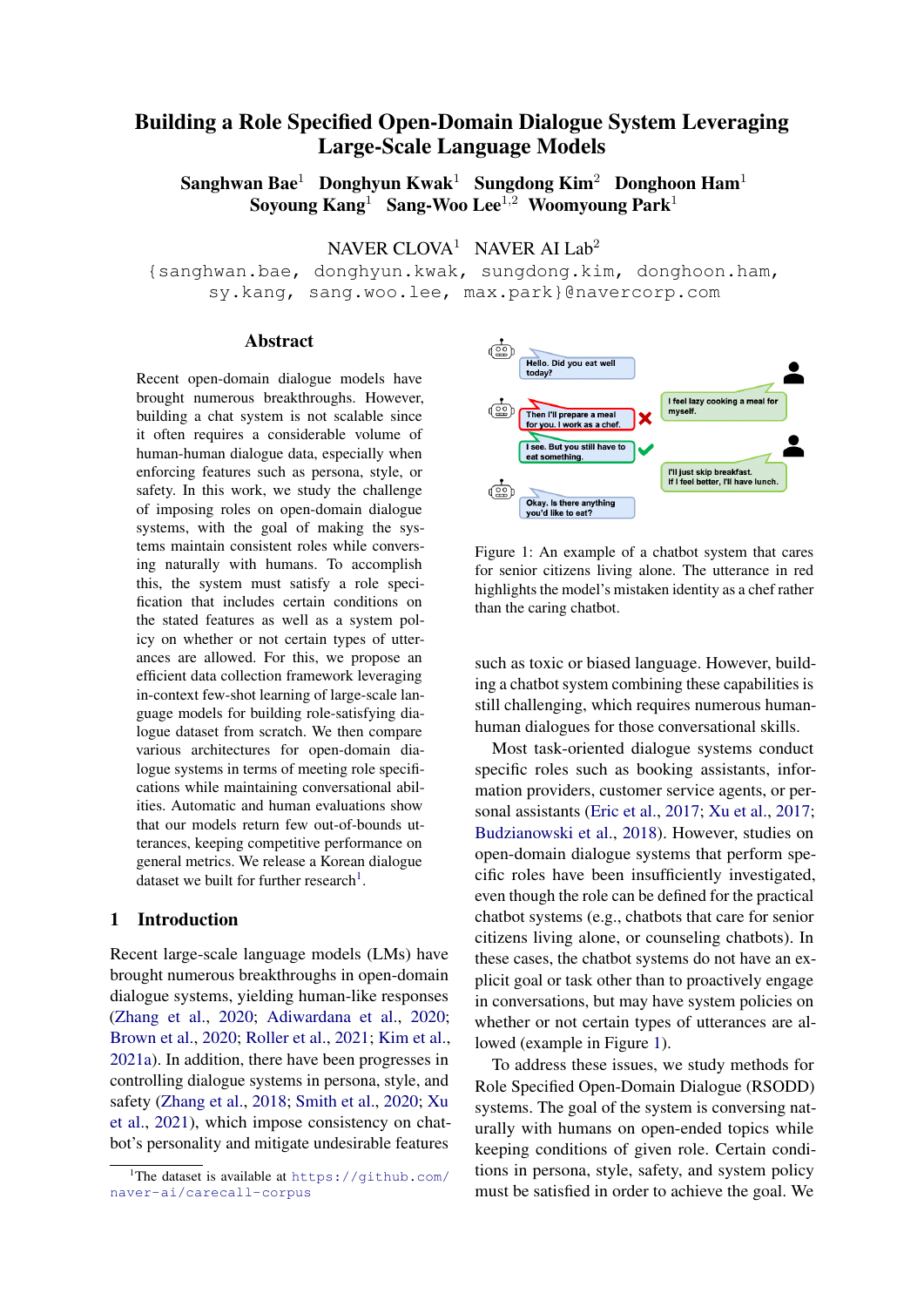additional costs because it is performed concurrently with the data collection process described above.

## 4 Models

#### 4.1 Notation

Response prediction task in open-domain dialogues is predicting an utterance  $y = \{y_1, y_2, \dots, y_{|y|}\}\$ given a dialogue history  $x = \{s_1, u_1, s_2, u_2, \dots, s_k, u_k\}$ , where  $s_i$ and  $u_i$  are system utterance and user utterance respectively.

#### 4.2 Out-of-Bounds Detection

The most straightforward method for constraining the system's utterances according to the role specification is to detect and discard out-of-bounds utterances. We consider a BERT-based [\(Devlin et al.,](#page-10-5) [2019\)](#page-10-5) binary classifier fine-tuned to classify positive/negative examples in datasets. Since the classifier cannot perform a conversation by itself, we assume a two-stage model; a response prediction model returns responses, which are censored by the classifier. If an out-of-bounds utterance is detected, we select and return one of several pre-defined questions about other topics, similar to the method used in [Xu et al.](#page-12-2) [\(2021\)](#page-12-2). Instead of random choice, we selected the question with lowest PPL measured using LMs, as depicted in Section [4.3.](#page-4-0)

#### <span id="page-4-0"></span>4.3 Response Selection

Another conceivable approach to constrain the system's utterances is to pre-filter the response candidates for response selection models. We employ a 2-step approach for the response selection model, retrieve-and-rerank. The retriever of poly-encoder architecture [\(Humeau et al.,](#page-10-6) [2020\)](#page-10-6) rapidly finds the top-k plausible responses from the response candidates, which are then carefully reranked by the reranker of cross-encoder architecture. Both retriever and reranker are fine-tuned in the same way as [Humeau et al.](#page-10-6) [\(2020\)](#page-10-6) depicts.

Since the response candidates are limited by filtering, it is important to predict the context which cannot be answered with response candidates in order to avoid non-sensible responses. One of the effective methods to predict unanswerable contexts is to utilize the uncertainty of the model [\(Feng](#page-10-7) [et al.,](#page-10-7) [2020;](#page-10-7) [Penha and Hauff,](#page-11-8) [2021\)](#page-11-8). [Penha and](#page-11-8) [Hauff](#page-11-8) [\(2021\)](#page-11-8) proposed a risk-aware score using MC Dropout [\(Gal and Ghahramani,](#page-10-8) [2016\)](#page-10-8) and

<span id="page-4-1"></span>

Figure 4: Retrieve-fail-Generate pipeline.

we employ a similar approach using thresholding; we score the retrieved responses using mean and variance of the predictive distribution from MC Dropout:

$$
S_{\mathcal{D}}(x,\hat{y}) = E[R_{\hat{y}}] - var[R_{\hat{y}}],
$$

where  $\hat{y}$  is a candidate response that is retrieved,  $R_{\hat{y}} = \{f(x, \hat{y}^1), f(x, \hat{y}^2), \cdots f(x, \hat{y}^m)\}\$ is a predictive distribution obtained by employing dropout [\(Srivastava et al.,](#page-11-9) [2014\)](#page-11-9) at test time and conducting  $m$  forward passes, and  $f$  is a score function of reranker. If all the scores of retrieved responses are lower than a certain threshold, it is predicted as unanswerable context.

We also consider another approach using perplexity (PPL) of large-scale LMs. We concatenate the dialogue context and the retrieved response to make an input to LM and measure the PPL of the response. Thresholding is employed for final decision and the threshold is determined on the validation set (See Appendix [C\)](#page-14-0).

#### 4.4 Response Generation

Fine-tuning LMs on target data is known to be effective in learning desirable traits of focused tasks [\(Roller et al.,](#page-11-0) [2021;](#page-11-0) [Gehman et al.,](#page-10-9) [2020\)](#page-10-9). Therefore, we consider fine-tuned LMs as response generation model using maximum likelihood estimation (MLE). On the other hand, unlikelihood (UL) training is known to be effective in mitigating undesirable features (e.g., token repetition or logical inconsistency) of generative models [\(Li et al.,](#page-11-10) [2020;](#page-11-10) [Welleck et al.,](#page-12-6) [2020\)](#page-12-6). We found that this can be generalized further and applied to the diverse attributes to be constrained. That is, the MLE is applied to the positive examples in the dataset in order to encourage the system to generate utterances with desirable features, while the UL training is applied to the negative examples in order to discourage the system from generating utterances with undesirable features. Both types of training are performed concurrently.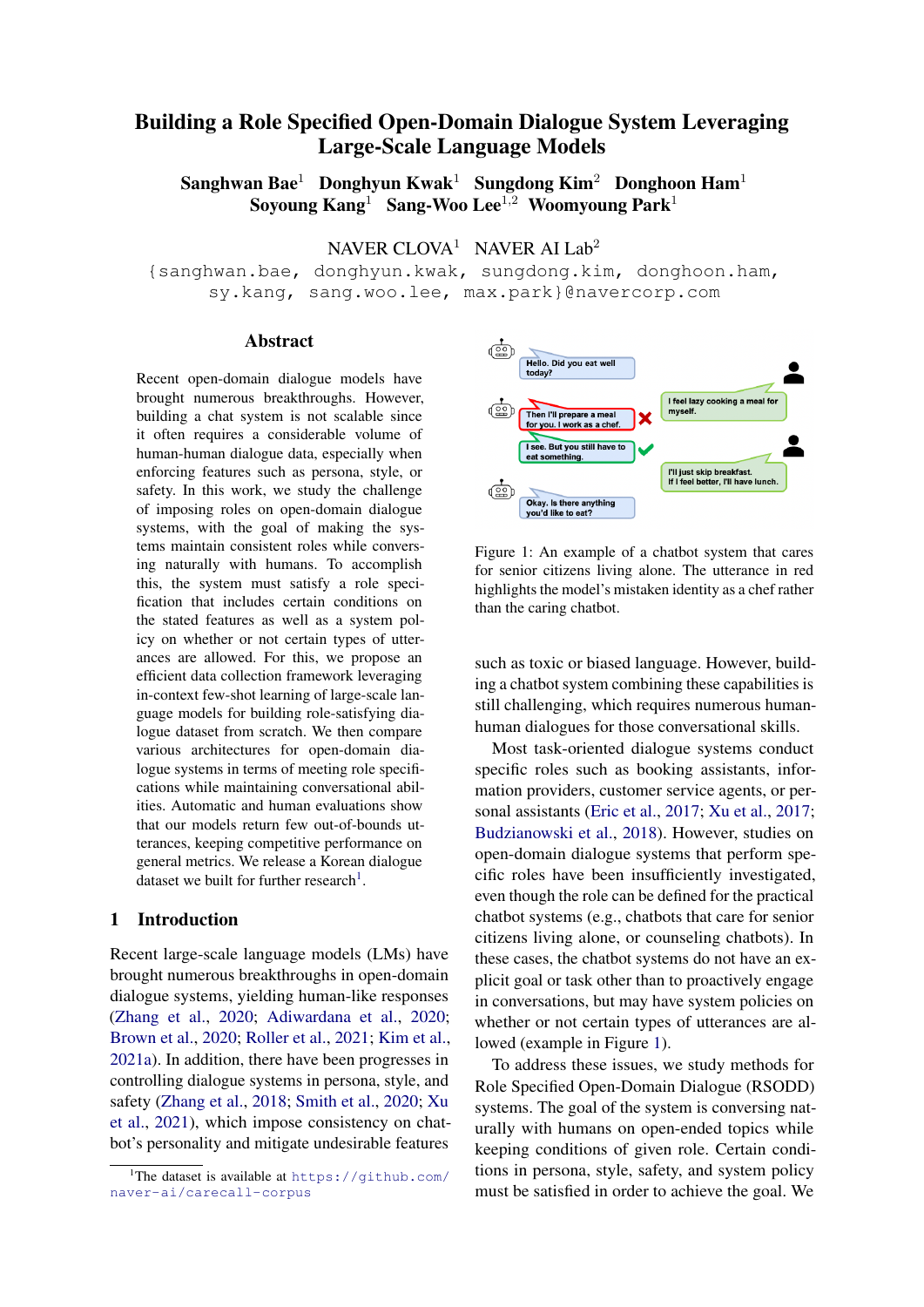Formally, we fine-tune LMs as generative models using maximum likelihood estimation (MLE), which minimizes:

$$
\mathcal{L}_{MLE}^{n}(p_{\theta}, x^{n}, y^{n}) = -\sum_{t} \log p_{\theta}(y_{t}^{n} | x^{n}, y_{
$$

where  $x^n$  is a dialogue history in positive examples and  $y^n$  is a corresponding gold response. Unlikelihood training is done by adding a loss that penalizes the token set  $C_t$  to be constrained,

$$
\mathcal{L}_{\text{UL}}^n(p_\theta, C_{1:T}, x, y) = -\sum_t \sum_{y_c \in C_t} \log(1 - p_\theta(y_c | x, y_{< t})),
$$

where  $C_t \subseteq V$  is a subset of the vocabulary. We employ this to the negative examples in dataset  $\{(x^-, y^-)\}\$ . For this,  $C_t$  is defined as  $\{y_t^-\}$ , which results in the following:

$$
\mathcal{L}_{\text{UL}}^-(p_\theta, x^-, y^-) = -\sum_t \log (1 - p_\theta(y_t^- | x, y_{
$$

The final loss function consists of mixing MLE loss and UL loss,

$$
\mathcal{L} = \mathcal{L}_{MLE}^{+} + \alpha \mathcal{L}_{UL}^{-},\tag{1}
$$

where  $\alpha \in \mathbb{R}$  is the mixing hyper-parameter.

## 4.5 Retrieve-fail-Generate

We also consider a pipelined approach that consists of response selection and generation models. We first tried a Retrieve-and-Refine architecture [\(Roller](#page-11-0) [et al.,](#page-11-0) [2021;](#page-11-0) [Weston et al.,](#page-12-7) [2018\)](#page-12-7), but it failed in  $\alpha$ -blending<sup>[3](#page-5-1)</sup>. In addition, according to [Roller et al.](#page-11-0) [\(2021\)](#page-11-0), the Retrieve-and-Refine strategy delivers marginal or no improvements over the generator. Therefore, we build another pipeline, refered to as a Retrieve-fail-Generate model (Figure [4\)](#page-4-1). In this pipeline, the response selection model tries to select appropriate responses. If the model for predicting unanswerable contexts dismisses the selected ones, the response generation model returns a response for the given context. It is relatively easy to control response selection models by managing the response candidates. Hence, the response selection models are responsible for majority of the responses, and the generation model is only used when the response selection fails.

<span id="page-5-0"></span>

| <b>Dialogue Type</b>  | Example | Generated | Filtered | Feedback |
|-----------------------|---------|-----------|----------|----------|
| # Dialogues           | 250     | 25,000    | 17.617   | 1,623    |
| $#$ Turns             | 3,893   | 510.028   | 154.903  | 29.365   |
| Avg. turns / dialogue | 15.57   | 20.40     | 8.79     | 18.09    |
| # Pos. examples       | -       | -         | 47,091   | 10,829   |
| # Neg. examples       |         |           | 18,583   | 3,529    |
| # Unique sys-turns    | 1,805   | 170,527   | 36.227   | 9,405    |
| # Words               | 35.253  | 4.292.613 | 705.253  | 178.357  |
| Avg. words / turn     | 9.06    | 8.42      | 4.55     | 6.07     |
| # Unique words        | 11.341  | 187.018   | 48.910   | 32,477   |
| # Unique bigrams      | 23,507  | 893,041   | 176.834  | 86,335   |
| Distinct-1            | 0.3215  | 0.0436    | 0.0694   | 0.1821   |
| Distinct-2            | 0.7907  | 0.2538    | 0.3067   | 0.5795   |

Table 2: Statistics of dataset collected in Section [5.1.](#page-5-2) Example is a human-written dialogue set for in-context learning. Generated is a generated set by LMs (Section [3.1\)](#page-2-1). Filtered is a set after human filtering phase (Section [3.2\)](#page-3-0). Feedback is human-bot dialogues with corrections (Section [3.3\)](#page-3-3). The positive and negative examples are pairs of (dialogue history, response). Distinct-1/2 [\(Li et al.,](#page-11-11) [2016\)](#page-11-11) is the number of distinct uni- or bi-grams divided by total number of words.

## 5 Experiments

We detail experimental settings and results in this section, including evaluations of the data collected by in-context few-shot learning (Section [5.2\)](#page-5-3), comparisons of model variants (Section [5.3\)](#page-6-0), and evaluations on system's response qualities (Section [5.4\)](#page-8-0).

#### <span id="page-5-2"></span>5.1 Dataset

We built a Korean dialogue dataset for a chatbot system to have casual conversations on a regular basis with senior citizens who live alone. This dataset was collected using the framework described in Section [3,](#page-2-2) assuming a role specification in Table [1.](#page-3-1) 250 dialogue examples with 89 topics (more details are in Appendix [D\)](#page-14-1) were used for in-context 1-shot generation. We used 39B size of HyperCLOVA [\(Kim et al.,](#page-10-0) [2021a\)](#page-10-0) as generation model (sampling at temperature 0.5 using nucleus sampling [\(Holtz](#page-10-11)[man et al.,](#page-10-11) [2020\)](#page-10-11) with  $P = 0.8$ . Table [2](#page-5-0) shows the statistics of the dataset (additional analysis in Appendix [E\)](#page-14-2). We use 5% of each for validation sets.

#### <span id="page-5-3"></span>5.2 Evaluation on Generated Dialogues

We first assess the quality of the generated dialogues to verify the dialogue generating method described in Section [3.1.](#page-2-1) Using four different sizes of HyperCLOVA, we generate 100 dialogue sessions for each with the same prompt. We ask the crowd workers to rate on a scale of 1 to 5 whether the generated dialogue satisfies several conditions

<span id="page-5-1"></span><sup>&</sup>lt;sup>3</sup>In our experiments, all retrieved responses are copied or ignored depending on the  $\alpha$  value, reducing the model to a retriever or generator. This has also been highlighted in a recent concurrent study [\(Han et al.,](#page-10-10) [2021\)](#page-10-10).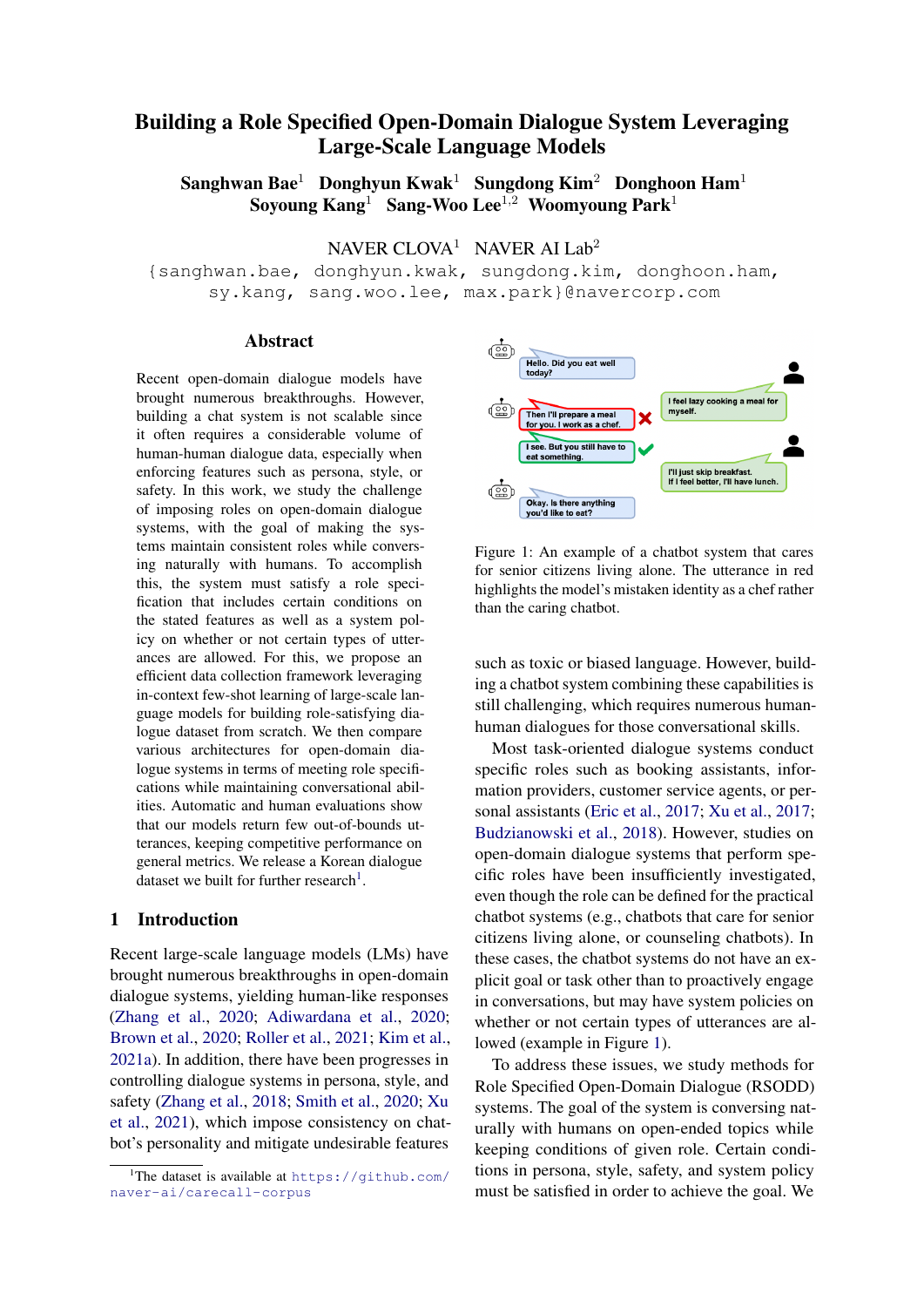<span id="page-6-1"></span>

|       |                | <b>Automatic Metrics</b> |                |            |                  |             | <b>Human Evaluations</b> |               |               |
|-------|----------------|--------------------------|----------------|------------|------------------|-------------|--------------------------|---------------|---------------|
|       |                |                          |                |            |                  | <b>User</b> |                          | <b>System</b> |               |
| Model | Distinct-1     | Distinct-2               | <b>Fluency</b> | Coherence  | <b>Situation</b> | Persona     | Persona                  | <b>Style</b>  | <b>Safety</b> |
| 1.3B  | 0.2959(0.0042) | 0.6630(0.0053)           | 4.98(0.02)     | 4.54(0.21) | 4.57(0.29)       | 4.54(0.15)  | 4.31(0.23)               | 4.91(0.05)    | 4.98(0.03)    |
| 13B   | 0.3075(0.0037) | 0.6500(0.0054)           | 4.97(0.02)     | 4.55(0.14) | 4.74(0.23)       | 4.65(0.11)  | 4.33(0.20)               | 4.93(0.04)    | 4.98(0.02)    |
| 39B   | 0.3334(0.0038) | 0.6779(0.0061)           | 4.98(0.03)     | 4.59(0.19) | 4.69(0.22)       | 4.69(0.12)  | 4.37(0.21)               | 4.88(0.05)    | 4.97(0.02)    |
| 82B   | 0.3402(0.0040) | 0.7014(0.0057)           | 4.98(0.02)     | 4.56(0.24) | 4.78(0.17)       | 4.74(0.15)  | 4.49(0.17)               | 4.96 $(0.07)$ | 4.96(0.03)    |

Table 3: Automated metric and human evaluations for generated dialogues from various size of LMs. Scores are averaged (standard deviation in brackets).

<span id="page-6-3"></span>

| Model                                                       | # of system turns | error rate | not sensible | wrong persona | policy violation | not safe | etc.   |
|-------------------------------------------------------------|-------------------|------------|--------------|---------------|------------------|----------|--------|
|                                                             |                   | (%)        | (%)          | (%)           | (%)              | (%)      | $(\%)$ |
| <b>Out-of-Bounds Detection</b>                              |                   |            |              |               |                  |          |        |
| Generator $(IC) + Classifier$                               | 1,471             | 18.10      | 9.31         | 1.61          | 2.49             | 0.07     | 4.66   |
| <b>Response Selection</b>                                   |                   |            |              |               |                  |          |        |
| Retrieve-and-Rerank                                         | 1.230             | 13.17      | 10.68        | 0.72          | 1.53             | 0.00     | 0.24   |
| Retrieve-and-Rerank w/ MC Dropout                           | 1.272             | 9.82       | 7.58         | 0.36          | 1.66             | 0.00     | 0.22   |
| Retrieve-and-Rerank w/ PPL                                  | 1,300             | 7.00       | 5.10         | 0.40          | 1.16             | 0.00     | 0.34   |
| <b>Response Generation</b>                                  |                   |            |              |               |                  |          |        |
| Generator (IC)                                              | 985               | 35.83      | 16.05        | 6.24          | 8.66             | 0.17     | 4.68   |
| Generator (MLE)                                             | 1,291             | 4.72       | 3.55         | 0.76          | 0.30             | 0.00     | 0.10   |
| Generator (UL)                                              | 1.497             | 3.82       | 3.29         | 0.23          | 0.10             | 0.00     | 0.17   |
| <b>Retrieve-fail-Generate</b>                               |                   |            |              |               |                  |          |        |
| Retrieve-and-Rerank w/ PPL + Generator (UL)                 | 1,522             | 2.56       | 2.20         | 0.17          | 0.16             | 0.00     | 0.00   |
| Retrieve-and-Rerank w/ PPL + Generator (UL) + Feedback Data | 1,599             | 2.00       | 1.88         | 0.00          | 0.10             | 0.00     | 0.00   |

Table 4: Human evaluation results. As described in Section [3.3,](#page-3-3) the crowd workers chat 1:1 with a chatbot as users and correct the inappropriate responses. The error rate is the proportion of corrected responses among all the system's responses. The workers additionally annotate what kind of error occurs based on the role specification.

expected to be controlled through in-context learning (the detailed description of the evaluation criteria is provided in Appendix [F\)](#page-14-3). The results are shown in Table [3.](#page-6-1) It shows that the larger the model size, the better to meet the conditions by in-context learning, which is also shown in previous studies [\(Brown et al.,](#page-9-1) [2020;](#page-9-1) [Kim et al.,](#page-10-0) [2021a\)](#page-10-0). In addition, Distinct-1/2 [\(Li et al.,](#page-11-11) [2016\)](#page-11-11) indicates that the text generated by large models is more diverse.

#### <span id="page-6-0"></span>5.3 Model Comparison

Out-of-Bounds Detection Table [5](#page-6-2) shows the classification accuracy and F1 score of the trained classifier. We use generator controlled by incontext learning (IC) as a response prediction model to evaluate the effect of the classifier alone. For in-context learning, we use the same prompt used to generate the dataset, but the model only generates system's utterances in its turns. The classifier significantly lowers the error rate of in-context learning (Table [4\)](#page-6-3), showing the effectiveness of the classifier. On the other hand, the error rate is relatively higher than those of the best models of response selection and generation. This is because the classifier is not perfect (about 92% in accuracy), and even when it properly detects out-of-bounds, the pre-defined questions as alternatives are occa-

<span id="page-6-2"></span>

| Training Data $(\%)$ | Mean Accuracy% (std) | Mean $F1\%$ (std) |
|----------------------|----------------------|-------------------|
| 10                   | 87.31 (0.0164)       | 88.44 (0.0163)    |
| 20                   | 89.73 (0.0061)       | 90.47 (0.0055)    |
| 100                  | 91.99 (0.0022)       | 92.55 (0.0019)    |

Table 5: Classifier results, reporting accuracy and F1 on test set. It shows performance in relation to the amount of training data used.

<span id="page-6-4"></span>

| Model     | data       | # of examples | Hits@1/20 | Hits@1/100 |
|-----------|------------|---------------|-----------|------------|
|           | Filtered   | 47.091        | 93.14     | 83.80      |
| Retriever | Unfiltered | 227.638       | 95.27     | 86.99      |
|           | Filtered   | 47.091        | 97.16     | 90.89      |
| Reranker  | Unfiltered | 227.638       | 97.55     | 91.70      |

Table 6: Hits @  $1/K$  of retriever and reranker on the validation set. Hits@ $1/K$  measures recall@1 when ranking the gold label among a set of  $K - 1$  other random candidates.

sionally incoherent with the contexts.

Response Selection We fine-tune the response selection models on positive examples of the filtered data and automatically evaluate them by measuring Hits  $@1/K$  [\(Roller et al.,](#page-11-0) [2021\)](#page-11-0) on the validation set. Results are shown in Table [6.](#page-6-4) We additionally found that training on unfiltered datasets brings improvements to the Hits  $@1/K$  performance itself. Therefore, we use the models that trained on un-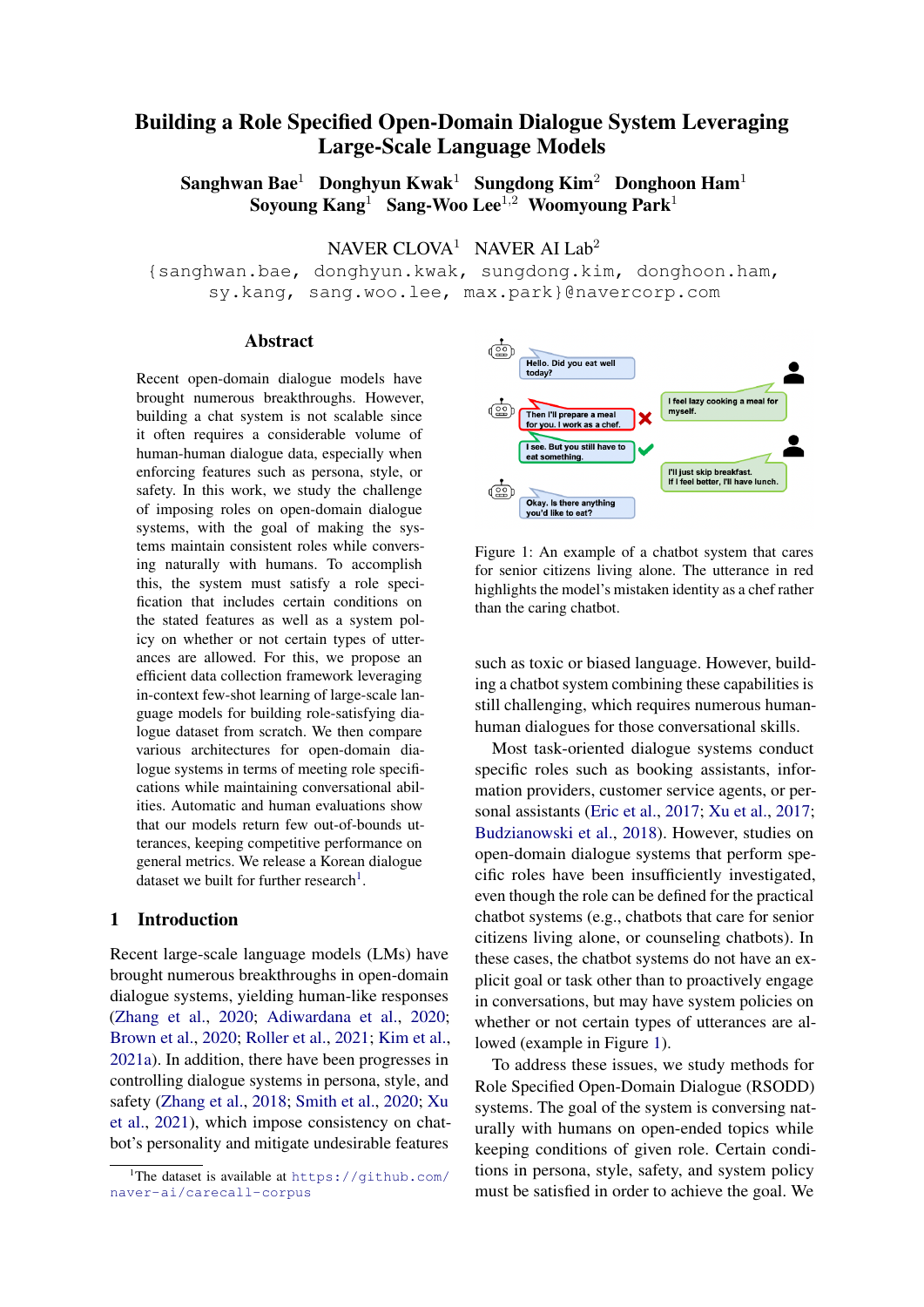<span id="page-7-2"></span>

|                                                             | <b>Response Generation</b><br><b>Response Selection</b> |      |                       |            |
|-------------------------------------------------------------|---------------------------------------------------------|------|-----------------------|------------|
|                                                             | proportion                                              |      | error rate proportion | error rate |
| Model                                                       | (%)                                                     | (%)  | $\mathcal{O}_0$       | (%)        |
| Retrieve-and-Rerank w/ PPL + Generator (UL)                 | 68.20                                                   | 2.50 | 31.80                 | 2.68       |
| Retrieve-and-Rerank w/ PPL + Generator (UL) + Feedback Data | 63.70                                                   | 2.12 | 36.30                 | 1 77       |

Table 7: Evaluation results of each component in the Retrieve-fail-Generate pipeline. It shows the proportion and error rate of returned responses from response selection and generation models.

<span id="page-7-0"></span>

| Method                |      | positive negative |
|-----------------------|------|-------------------|
| In-context Learning   | 2.65 | 2.74              |
| Likelihood Training   | 2.07 | 2.47              |
| Unlikelihood Training | 2.48 | 46.70             |

Table 8: Perplexity (PPL) of generative models on validation set of filtered data.

filtered dataset in the subsequent experiments. Response candidates are limited to system responses within positive examples (unique system's turns of filtered data in Table [2\)](#page-5-0). And we also validate the proposed methods for predicting unanswerable contexts, and determine the thresholds for each (further details are given in Appendix [C\)](#page-14-0).

Table [4](#page-6-3) shows the error rate of the response selection models. The model that does not predict unanswerable contexts (Retrieve-and-Rerank) has a higher error rate in 'not sensible' than others. The case of using PPL as the method for predicting unanswerable contexts shows a lower overall error rate than the case of using MC Dropout, and the proportions of the total contexts predicted as unanswerable are similar at 4.23% and 3.85% for PPL and MC Dropout, respectively. The results also show the error types from the models. Although only the filtered utterances are used as response candidates, 'wrong persona' and 'policy violation' appear in responses. It seems that a few unfiltered utterances remain in the response candidates, since the human filtering is not perfect. Or even the same utterance can cause errors depending on the context. For example, it is possible to agree with when a user calls the system by a different name.

Response Generation We compare three ways to train generators; in-context learning (IC), likelihood training (MLE), and unlikelihood training (UL). We measure the perplexity of the three models on positive and negative examples and Table [8](#page-7-0) shows the results. The difference between the PPL of the positive examples and the negative examples is the smallest in in-context learning. When trained on positive examples with likelihood training, the difference increases slightly, because the PPL of the positive examples is lowered. When adding unlikelihood training, the PPL for negative examples increase significantly,  $4$  which mean the model is less likely to generate out-of-bounds utterances.

Table [4](#page-6-3) shows the error rate of each model. Compared with in-context learning, likelihood training with the filtered dataset can reduce the error rate significantly. Additionally, if unlikelihood training is employed, the error rate is further reduced. A similar trend can be found in all types of errors.

Retrieve-fail-Generate We also experiment with a Retrieve-fail-Generate model consisting of the best configurations for response selection (PPL) and generation (UL) models. Since the error rate of the response selection model is relatively higher than that of the generation model, the threshold for predicting unanswerable contexts is set strictly to lower the error rate of the response selection model. Table [7](#page-7-2) shows the error rates of responses returned from response selection and generation models, respectively. The results indicate that both error rates are lower when the models are included in a pipeline than when they are used separately, and the overall error rate decreases accordingly. The response selection model returns the responses within the candidates extracted from the positive examples of the trainset, so that the flow of the conversation is not dispersed and tends to be similar to the trainset. As a result, the Retrieve-fail-Generate model shows the lowest error rate among all models (Table [4\)](#page-6-3).

Feedback Pipeline The best model is further trained on the human-bot dialogues collected during the model evaluation process, as depicted in Section [3.3.](#page-3-3) Both response selection and generation models are newly initialized and trained. As

<span id="page-7-1"></span> ${}^{4}$ [Li et al.](#page-11-10) [\(2020\)](#page-11-10) has also found a large gap in PPL scores between positives and negatives.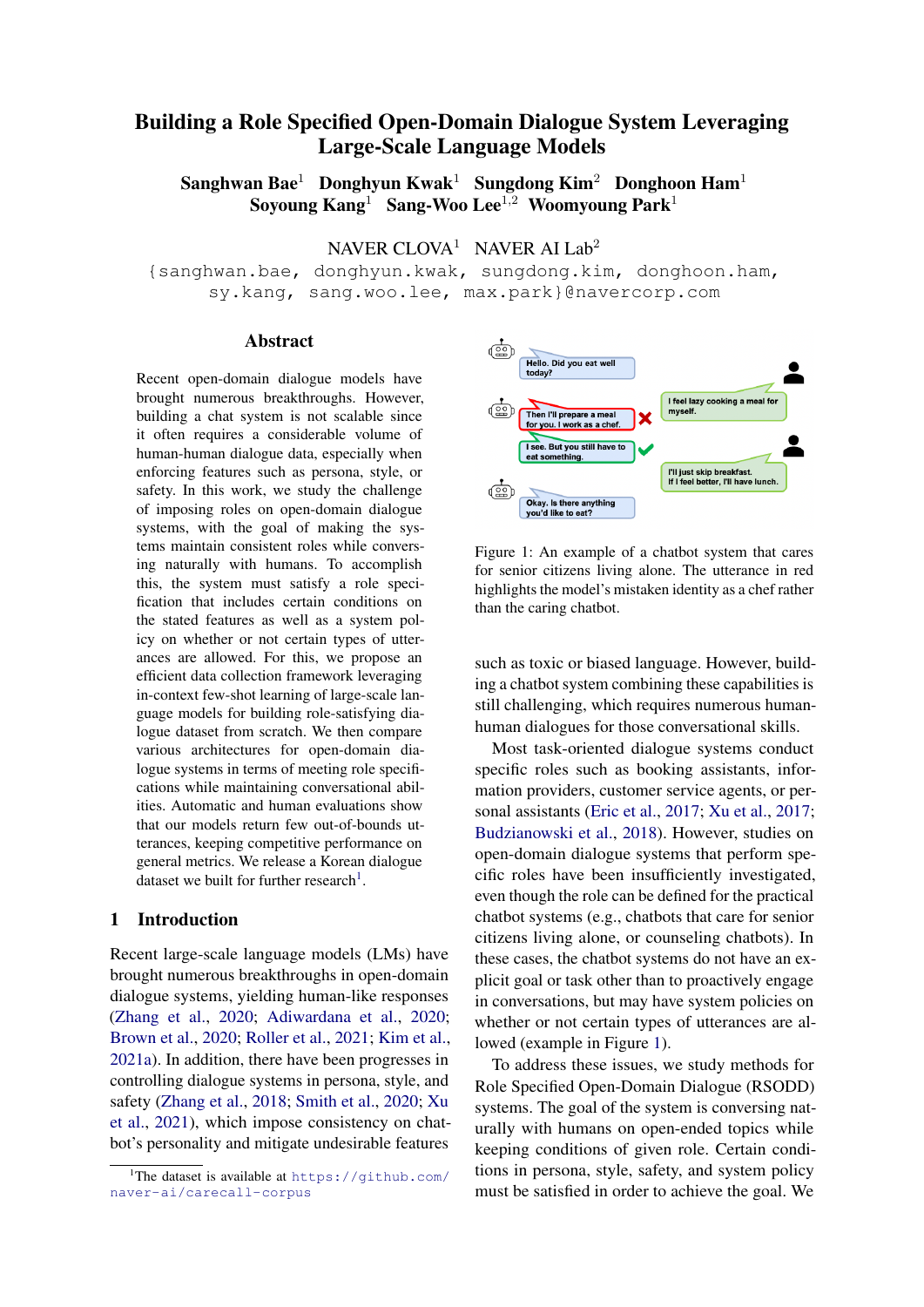<span id="page-8-1"></span>

| Method                                 | Sensibleness Specificity |       | -SSA  |
|----------------------------------------|--------------------------|-------|-------|
| Human                                  | 95.48                    | 82.96 | 89.22 |
| Retrieve-fail-Generate + Feedback Data | 94.00                    | 77.50 | 85.75 |

Table 9: Interactive SSA results.

a result, all types of error rates are consistently reduced (Table [4\)](#page-6-3), and the error rates of both the response selection and generation models are decreased (Table [7\)](#page-7-2). The effect is stronger on the response generation.

#### <span id="page-8-0"></span>5.4 Response Quality

To assess the overall response quality of the proposed chatbot system, we use the sensibleness and specificity average (SSA) metric [\(Adiwardana](#page-9-0) [et al.,](#page-9-0) [2020\)](#page-9-0), which is shown to have a strong correlation with asking raters how humanlike the model is. This metric is a average of two scores: sensibleness and specificity. Sensibleness measures whether a model's responses make sense in context and do not contradict anything that was said earlier, while specificity measures whether a response is specific to a given context. However, exact comparison with the scores in [Adiwardana et al.](#page-9-0) [\(2020\)](#page-9-0) is difficult, because of the static role of our chatbot system and language discrepency in phrasing of questions. Therefore, We re-estimate human interactive SSA in our experiments. To collect human-human conversations, we transcribe 100 call speeches between users and workers who play system's role. And we collect 100 human-bot conversations by allowing the crowd workers to chat with the system. Labeling was conducted by independent crowd workers with majority voting of 5 workers per turn.

The results are given in Table [9.](#page-8-1) It shows that the proposed system is competitive with human in sensibleness. And the majority of the responses from the system are labeled as specific, which allows us to conclude that the proposed system achieves low error rate with non-generic responses. We also report agreement and Krippendorff's alpha [\(Krippen](#page-11-12)[dorff,](#page-11-12) [2011\)](#page-11-12) for measure of consistency of crowd workers in Appendix [G.](#page-15-1)

### 6 Discussion

Although our methods achieve the low error rates in human interactive evaluations, the results have some limitations. The results should be regarded as the error rates of typical conversations without adversarial attack. Because the annotators are instructed to participate in the chat as if they were typical users, they did not try as many conversations that could induce toxic words from the model. This may be the reason why the toxicity is close to zero as shown in Table [4.](#page-6-3)

The human filtering process in the proposed data collection framework has room to be more efficient. Since the accuracy of the classifier is comparable even when just 10% of the total data is used (Table [5\)](#page-6-2), it is expected that the filtering cost can be reduced by adding a model filtering process before human filtering, which is similar to the method proposed in [Sun et al.](#page-11-4) [\(2021\)](#page-11-4).

#### 7 Conclusion

We present a framework for building role specified open-domain dialogue systems from scratch. We propose leveraging large-scale LMs to generate supervisory datasets for training dialogue systems with arbitrary roles with minimal effort for manually composing dialogues. Our research also analyzes several model architectures for the task. By extensive experiments, we demonstrate the effectiveness of the collected data and modeling approaches in terms of satisfying role constraints and improving dialogue abilities. We argue that our framework can be extended to implement dialogue systems with various roles and characters, even when available datasets are few.

### 8 Ethical Considerations

Workers annotating the dataset we built were hired on a part-time basis and compensated based on the number of working hours. They were compensated with 9,000 won per hour, which was somewhat higher than the Korean minimum wage at the time they worked. Appropriate instructions for the use of collected data were given at the time of contract and consent was obtained. We will release our dataset in CC-BY-NC-SA license.[5](#page-8-2)

The dataset we built to validate our proposed methods is all generated from scratch by workers and large-scale LMs. Although there is no user data in the dataset, pre-trained language models are known to exhibit private details in their outputs [\(Carlini et al.,](#page-10-12) [2020\)](#page-10-12), as well as social biases [\(Bender et al.,](#page-9-4) [2021;](#page-9-4) [Bordia and Bowman,](#page-9-5) [2019;](#page-9-5) [Garrido-Muñoz et al.,](#page-10-13) [2021;](#page-10-13) [Shwartz and Choi,](#page-11-13) [2020\)](#page-11-13) and toxic contents [\(Gehman et al.,](#page-10-9) [2020\)](#page-10-9). To

<span id="page-8-2"></span><sup>5</sup>[https://creativecommons.org/licenses/](https://creativecommons.org/licenses/by-nc-sa/2.0/)  $by-nc-sa/2.0/$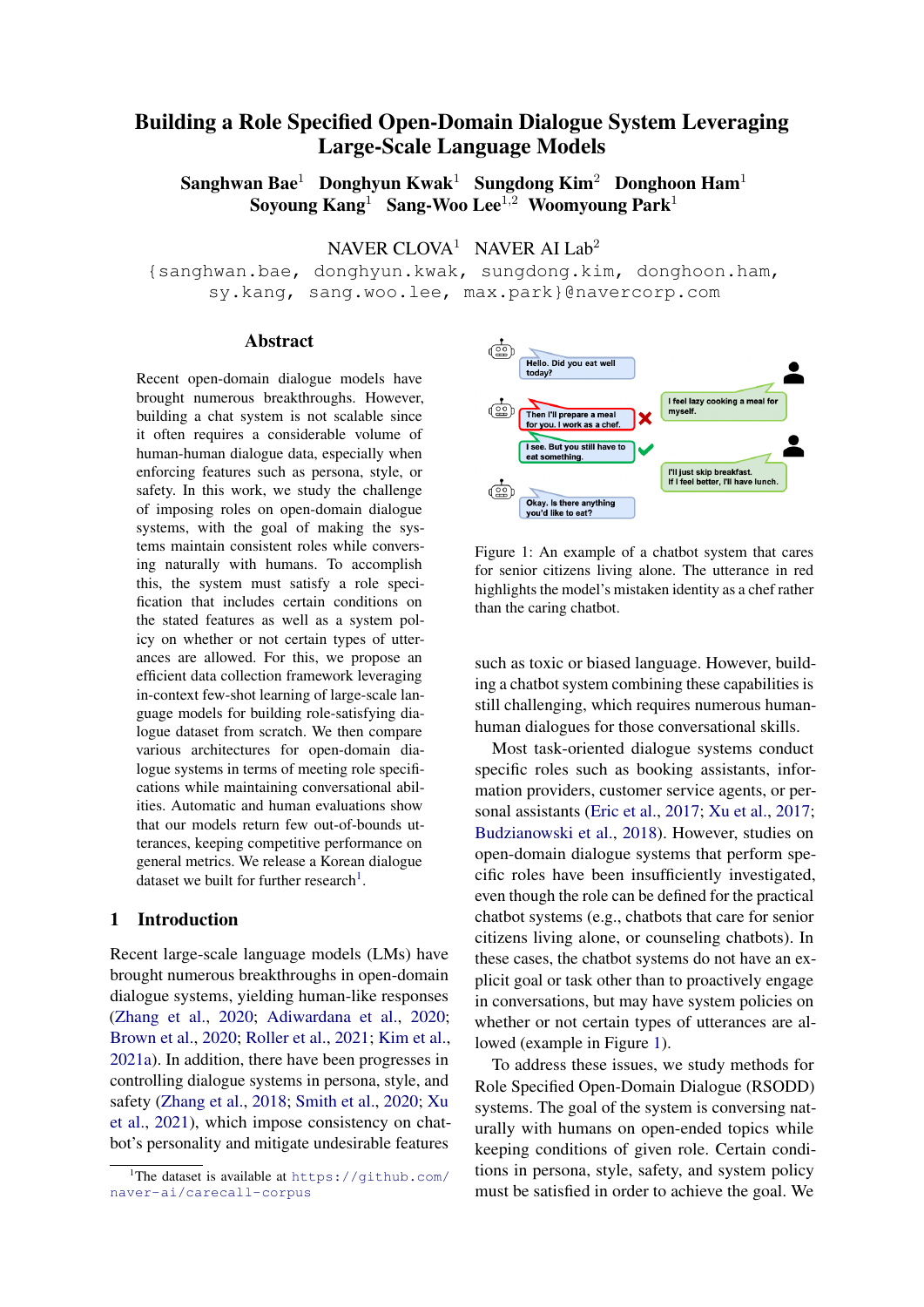address these concerns, we determined categories and criteria for harmful texts based on legal and ethical considerations provided by experts in our group, and we instructed annotators to filter the dataset using these criteria. However, due to missing annotations and cultural or social biases, this may be imperfect. To mitigate this, we had multiple crowd workers annotate the same data. In addition, because the users in the dataset are regarded to be a vulnerable population, our group's ethical consultation looked through the issues that would be sensitive to them, and dialogues containing these topics were also eliminated.

Despite these efforts, using this dataset to directly train end-to-end chatbot models can involve certain risks, due to the lack of controllability and interpretability in end-to-end neural response prediction models. And it should not be overlooked that they may cause some potential harm, even though the chatbot systems can help reduce social loneliness of the user population. For example, a user can become emotionally attached to a bot, even codependent on it, which can divert attention away from real-world relationships and cause distress if the chatbot fails. It's also worth noting that a chatbot can be programmed to impersonate a real person and be used for phishing and fraud. During such conversations, users may provide private and sensitive information, such as specific health conditions and private attributes, which could be exploited if it falls into the wrong hands. For this reason, when incorporating this dataset in real-world applications, the application developers should ensure that it is used safely and ethically.

Since our proposed framework also can be used for building another dataset and chatbot system with arbitrary specifications, it is not exempt from the possibility of propagating linguistic biases and toxicity. Similar to [Xu et al.](#page-12-2) [\(2021\)](#page-12-2), we are in progress continuously reducing the unsafe texts from LM itself through our feedback pipeline and unlikelihood training, which might be included in our future works.

### Acknowledgements

The authors thank all the members of CLOVA and AI Lab of NAVER for devoted supporting and discussion. In particular, they would like to thank Gichang Lee, Hwijeen Ahn, and the members of CLOVA Conversation for their dedicated efforts to facilitate the large-scale models. In addition, the

authors thank Hyeri Kim, Hyunjung Park, and Yuin Jeong for their great help in designing the role of the chatbot. Also, they thank Jeeseung Han for technically supporting the serving and testing environments. Finally, the authors thank Nako Sung for his support and valuable comments on this project.

## References

- <span id="page-9-0"></span>Daniel Adiwardana, Minh-Thang Luong, David R So, Jamie Hall, Noah Fiedel, Romal Thoppilan, Zi Yang, Apoorv Kulshreshtha, Gaurav Nemade, Yifeng Lu, et al. 2020. [Towards a human-like open-domain](https://arxiv.org/abs/2001.09977) [chatbot.](https://arxiv.org/abs/2001.09977) *ArXiv preprint*, abs/2001.09977.
- <span id="page-9-4"></span>Emily M Bender, Timnit Gebru, Angelina McMillan-Major, and Shmargaret Shmitchell. 2021. On the dangers of stochastic parrots: Can language models be too big?. In *Proceedings of the 2021 ACM Conference on Fairness, Accountability, and Transparency*, pages 610–623.
- <span id="page-9-5"></span>Shikha Bordia and Samuel R. Bowman. 2019. [Identify](https://doi.org/10.18653/v1/N19-3002)[ing and reducing gender bias in word-level language](https://doi.org/10.18653/v1/N19-3002) [models.](https://doi.org/10.18653/v1/N19-3002) In *Proceedings of the 2019 Conference of the North American Chapter of the Association for Computational Linguistics: Student Research Workshop*, pages 7–15, Minneapolis, Minnesota. Association for Computational Linguistics.
- <span id="page-9-1"></span>Tom B. Brown, Benjamin Mann, Nick Ryder, Melanie Subbiah, Jared Kaplan, Prafulla Dhariwal, Arvind Neelakantan, Pranav Shyam, Girish Sastry, Amanda Askell, Sandhini Agarwal, Ariel Herbert-Voss, Gretchen Krueger, Tom Henighan, Rewon Child, Aditya Ramesh, Daniel M. Ziegler, Jeffrey Wu, Clemens Winter, Christopher Hesse, Mark Chen, Eric Sigler, Mateusz Litwin, Scott Gray, Benjamin Chess, Jack Clark, Christopher Berner, Sam Mc-Candlish, Alec Radford, Ilya Sutskever, and Dario Amodei. 2020. [Language models are few-shot learn](https://proceedings.neurips.cc/paper/2020/hash/1457c0d6bfcb4967418bfb8ac142f64a-Abstract.html)[ers.](https://proceedings.neurips.cc/paper/2020/hash/1457c0d6bfcb4967418bfb8ac142f64a-Abstract.html) In *Advances in Neural Information Processing Systems 33: Annual Conference on Neural Information Processing Systems 2020, NeurIPS 2020, December 6-12, 2020, virtual*.
- <span id="page-9-2"></span>Paweł Budzianowski, Tsung-Hsien Wen, Bo-Hsiang Tseng, Iñigo Casanueva, Stefan Ultes, Osman Ra-madan, and Milica Gašić. 2018. [MultiWOZ - a](https://doi.org/10.18653/v1/D18-1547) [large-scale multi-domain Wizard-of-Oz dataset for](https://doi.org/10.18653/v1/D18-1547) [task-oriented dialogue modelling.](https://doi.org/10.18653/v1/D18-1547) In *Proceedings of the 2018 Conference on Empirical Methods in Natural Language Processing*, pages 5016–5026, Brussels, Belgium. Association for Computational Linguistics.
- <span id="page-9-3"></span>Giovanni Campagna, Agata Foryciarz, Mehrad Moradshahi, and Monica Lam. 2020. [Zero-shot transfer](https://doi.org/10.18653/v1/2020.acl-main.12) [learning with synthesized data for multi-domain dia](https://doi.org/10.18653/v1/2020.acl-main.12)[logue state tracking.](https://doi.org/10.18653/v1/2020.acl-main.12) In *Proceedings of the 58th Annual Meeting of the Association for Computational Linguistics*, pages 122–132, Online. Association for Computational Linguistics.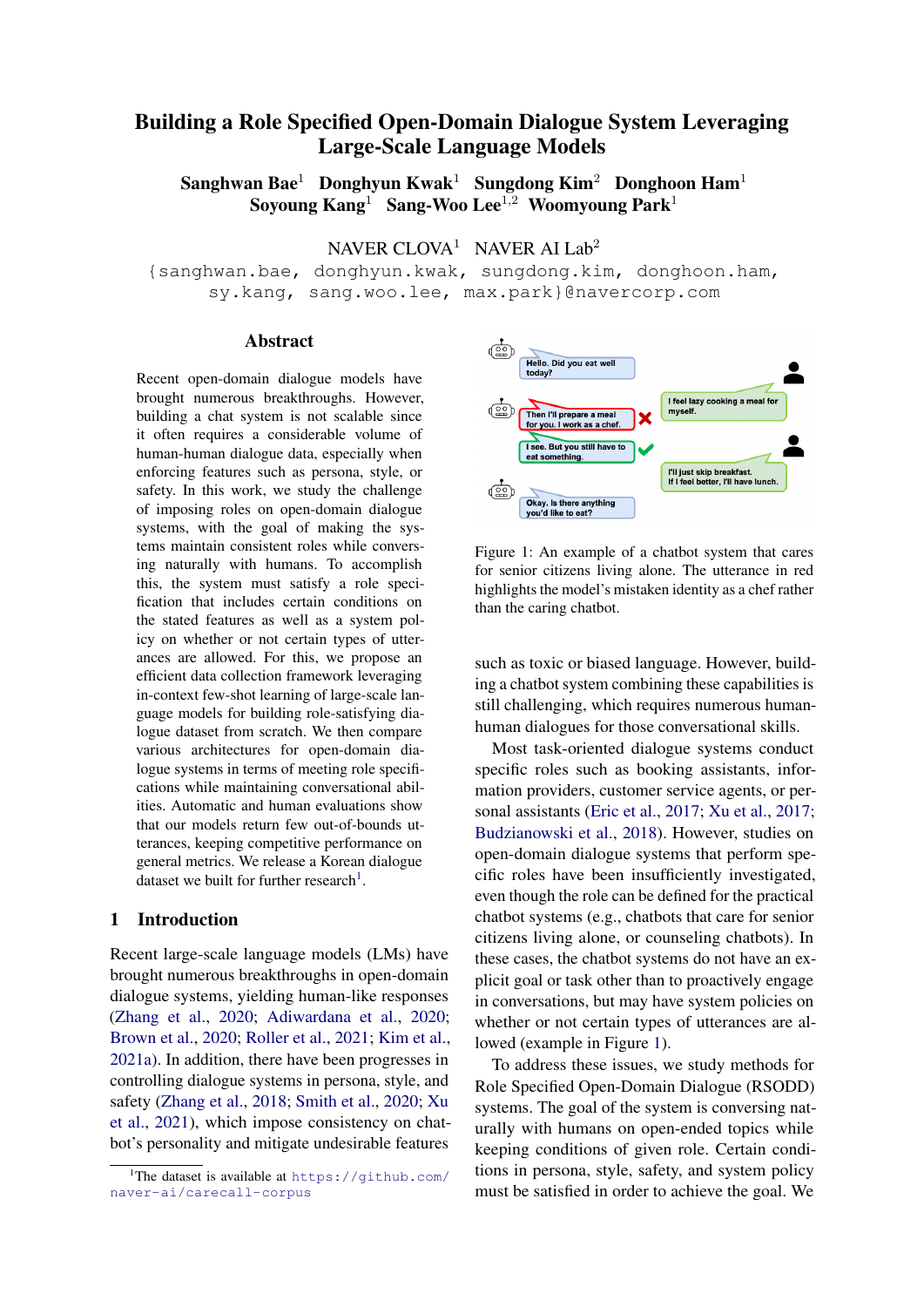- <span id="page-10-12"></span>Nicholas Carlini, Florian Tramèr, Eric Wallace, Matthew Jagielski, Ariel Herbert-Voss, Katherine Lee, Adam Roberts, Tom B. Brown, Dawn Song, Úlfar Erlingsson, Alina Oprea, and Colin Raffel. 2020. [Extracting training data from large language](https://arxiv.org/abs/2012.07805) [models.](https://arxiv.org/abs/2012.07805) *ArXiv preprint*, abs/2012.07805.
- <span id="page-10-5"></span>Jacob Devlin, Ming-Wei Chang, Kenton Lee, and Kristina Toutanova. 2019. [BERT: Pre-training of](https://doi.org/10.18653/v1/N19-1423) [deep bidirectional transformers for language under](https://doi.org/10.18653/v1/N19-1423)[standing.](https://doi.org/10.18653/v1/N19-1423) In *Proceedings of the 2019 Conference of the North American Chapter of the Association for Computational Linguistics: Human Language Technologies, Volume 1 (Long and Short Papers)*, pages 4171–4186, Minneapolis, Minnesota. Association for Computational Linguistics.
- <span id="page-10-1"></span>Mihail Eric, Lakshmi Krishnan, Francois Charette, and Christopher D. Manning. 2017. [Key-value retrieval](https://doi.org/10.18653/v1/W17-5506) [networks for task-oriented dialogue.](https://doi.org/10.18653/v1/W17-5506) In *Proceedings of the 18th Annual SIGdial Meeting on Discourse and Dialogue*, pages 37–49, Saarbrücken, Germany. Association for Computational Linguistics.
- <span id="page-10-7"></span>Yulan Feng, Shikib Mehri, Maxine Eskenazi, and Tiancheng Zhao. 2020. ["none of the above": Mea](https://doi.org/10.18653/v1/2020.acl-main.182)[sure uncertainty in dialog response retrieval.](https://doi.org/10.18653/v1/2020.acl-main.182) In *Proceedings of the 58th Annual Meeting of the Association for Computational Linguistics*, pages 2013– 2020, Online. Association for Computational Linguistics.
- <span id="page-10-16"></span>Sarah E. Finch and Jinho D. Choi. 2020. [Towards uni](https://aclanthology.org/2020.sigdial-1.29)[fied dialogue system evaluation: A comprehensive](https://aclanthology.org/2020.sigdial-1.29) [analysis of current evaluation protocols.](https://aclanthology.org/2020.sigdial-1.29) In *Proceedings of the 21th Annual Meeting of the Special Interest Group on Discourse and Dialogue*, pages 236– 245, 1st virtual meeting. Association for Computational Linguistics.
- <span id="page-10-8"></span>Yarin Gal and Zoubin Ghahramani. 2016. [Dropout as](http://proceedings.mlr.press/v48/gal16.html) [a bayesian approximation: Representing model un](http://proceedings.mlr.press/v48/gal16.html)[certainty in deep learning.](http://proceedings.mlr.press/v48/gal16.html) In *Proceedings of the 33nd International Conference on Machine Learning, ICML 2016, New York City, NY, USA, June 19- 24, 2016*, volume 48 of *JMLR Workshop and Conference Proceedings*, pages 1050–1059. JMLR.org.
- <span id="page-10-13"></span>Ismael Garrido-Muñoz, Arturo Montejo-Ráez, Fernando Martínez-Santiago, and L Alfonso Ureña-López. 2021. A survey on bias in deep nlp. *Applied Sciences*, 11(7):3184.
- <span id="page-10-9"></span>Samuel Gehman, Suchin Gururangan, Maarten Sap, Yejin Choi, and Noah A. Smith. 2020. [RealTox](https://doi.org/10.18653/v1/2020.findings-emnlp.301)[icityPrompts: Evaluating neural toxic degeneration](https://doi.org/10.18653/v1/2020.findings-emnlp.301) [in language models.](https://doi.org/10.18653/v1/2020.findings-emnlp.301) In *Findings of the Association for Computational Linguistics: EMNLP 2020*, pages 3356–3369, Online. Association for Computational Linguistics.
- <span id="page-10-10"></span>Seungju Han, Beomsu Kim, Seokjun Seo, Enkhbayar Erdenee, and Buru Chang. 2021. [Understand](https://arxiv.org/abs/2112.06723)[ing and improving the exemplar-based generation](https://arxiv.org/abs/2112.06723) [for open-domain conversation.](https://arxiv.org/abs/2112.06723) *ArXiv preprint*, abs/2112.06723.
- <span id="page-10-3"></span>Matthew Henderson, Blaise Thomson, and Jason D. Williams. 2014a. [The second dialog state tracking](https://doi.org/10.3115/v1/W14-4337) [challenge.](https://doi.org/10.3115/v1/W14-4337) In *Proceedings of the 15th Annual Meeting of the Special Interest Group on Discourse and Dialogue (SIGDIAL)*, pages 263–272, Philadelphia, PA, U.S.A. Association for Computational Linguistics.
- <span id="page-10-4"></span>Matthew Henderson, Blaise Thomson, and Jason D Williams. 2014b. The third dialog state tracking challenge. In *2014 IEEE Spoken Language Technology Workshop (SLT)*, pages 324–329. IEEE.
- <span id="page-10-11"></span>Ari Holtzman, Jan Buys, Li Du, Maxwell Forbes, and Yejin Choi. 2020. [The curious case of neural text](https://openreview.net/forum?id=rygGQyrFvH) [degeneration.](https://openreview.net/forum?id=rygGQyrFvH) In *8th International Conference on Learning Representations, ICLR 2020, Addis Ababa, Ethiopia, April 26-30, 2020*. OpenReview.net.
- <span id="page-10-15"></span>Edward J Hu, Yelong Shen, Phillip Wallis, Zeyuan Allen-Zhu, Yuanzhi Li, Shean Wang, and Weizhu Chen. 2021. [Lora: Low-rank adaptation of large lan](https://arxiv.org/abs/2106.09685)[guage models.](https://arxiv.org/abs/2106.09685) *ArXiv preprint*, abs/2106.09685.
- <span id="page-10-6"></span>Samuel Humeau, Kurt Shuster, Marie-Anne Lachaux, and Jason Weston. 2020. [Poly-encoders: Architec](https://openreview.net/forum?id=SkxgnnNFvH)[tures and pre-training strategies for fast and accurate](https://openreview.net/forum?id=SkxgnnNFvH) [multi-sentence scoring.](https://openreview.net/forum?id=SkxgnnNFvH) In *8th International Conference on Learning Representations, ICLR 2020, Addis Ababa, Ethiopia, April 26-30, 2020*. OpenReview.net.
- <span id="page-10-0"></span>Boseop Kim, HyoungSeok Kim, Sang-Woo Lee, Gichang Lee, Donghyun Kwak, Jeon Dong Hyeon, Sunghyun Park, Sungju Kim, Seonhoon Kim, Dongpil Seo, Heungsub Lee, Minyoung Jeong, Sungjae Lee, Minsub Kim, Suk Hyun Ko, Seokhun Kim, Taeyong Park, Jinuk Kim, Soyoung Kang, Na-Hyeon Ryu, Kang Min Yoo, Minsuk Chang, Soobin Suh, Sookyo In, Jinseong Park, Kyungduk Kim, Hiun Kim, Jisu Jeong, Yong Goo Yeo, Donghoon Ham, Dongju Park, Min Young Lee, Jaewook Kang, Inho Kang, Jung-Woo Ha, Woomyoung Park, and Nako Sung. 2021a. [What changes can large-scale](https://doi.org/10.18653/v1/2021.emnlp-main.274) [language models bring? intensive study on Hy](https://doi.org/10.18653/v1/2021.emnlp-main.274)[perCLOVA: Billions-scale Korean generative pre](https://doi.org/10.18653/v1/2021.emnlp-main.274)[trained transformers.](https://doi.org/10.18653/v1/2021.emnlp-main.274) In *Proceedings of the 2021 Conference on Empirical Methods in Natural Language Processing*, pages 3405–3424, Online and Punta Cana, Dominican Republic. Association for Computational Linguistics.
- <span id="page-10-14"></span>Hanjoo Kim, Minkyu Kim, Dongjoo Seo, Jinwoong Kim, Heungseok Park, Soeun Park, Hyunwoo Jo, KyungHyun Kim, Youngil Yang, Youngkwan Kim, et al. 2018. [Nsml: Meet the mlaas platform](https://arxiv.org/abs/1810.09957) [with a real-world case study.](https://arxiv.org/abs/1810.09957) *ArXiv preprint*, abs/1810.09957.
- <span id="page-10-2"></span>Sungdong Kim, Minsuk Chang, and Sang-Woo Lee. 2021b. [NeuralWOZ: Learning to collect task](https://doi.org/10.18653/v1/2021.acl-long.287)[oriented dialogue via model-based simulation.](https://doi.org/10.18653/v1/2021.acl-long.287) In *Proceedings of the 59th Annual Meeting of the Association for Computational Linguistics and the*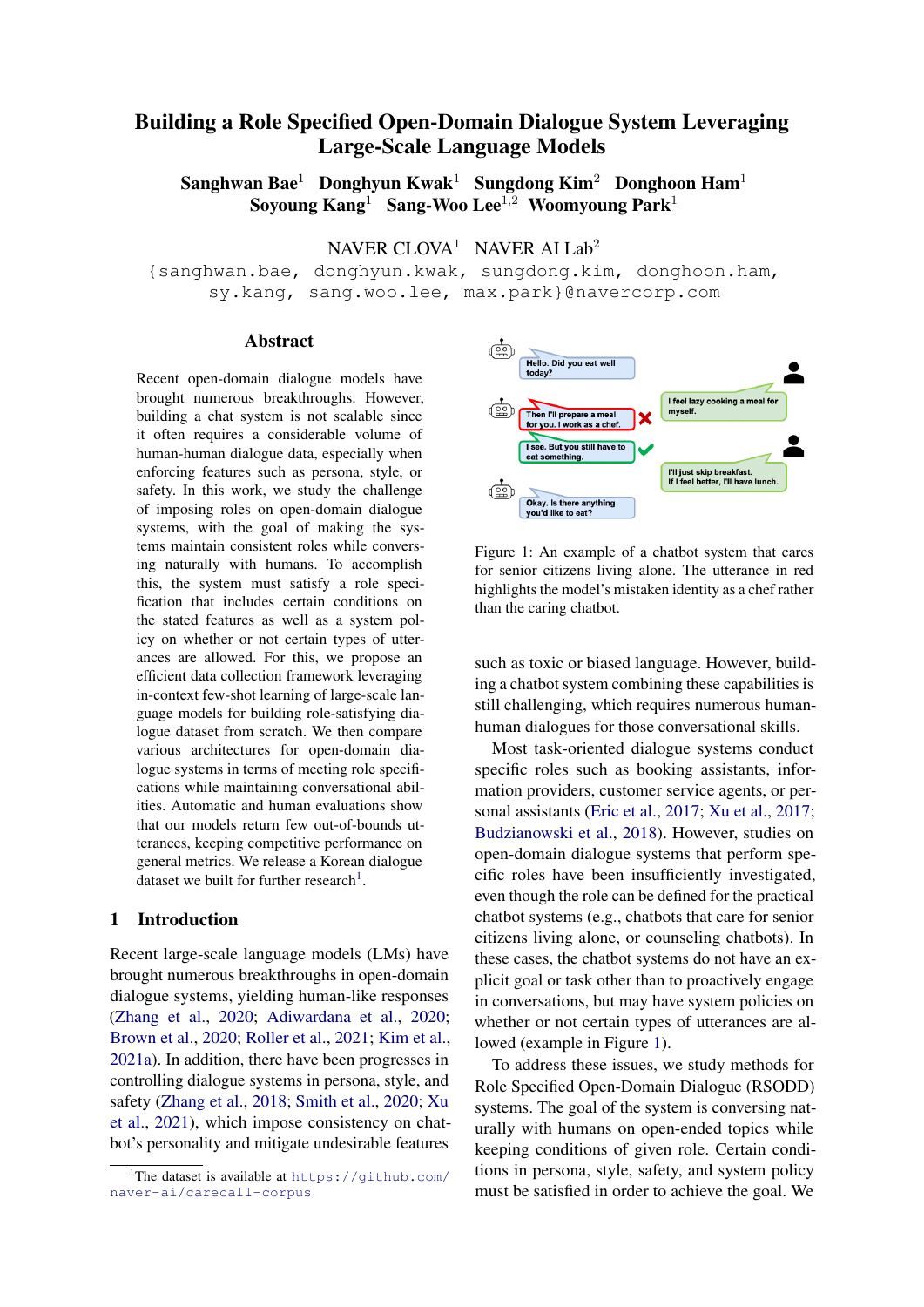*11th International Joint Conference on Natural Language Processing (Volume 1: Long Papers)*, pages 3704–3717, Online. Association for Computational Linguistics.

- <span id="page-11-6"></span>Stefan Kopp, Mara Brandt, Hendrik Buschmeier, Katharina Cyra, Farina Freigang, Nicole C. Krämer, Franz Kummert, Christiane Opfermann, Karola Pitsch, Lars Schillingmann, Carolin Straßmann, Eduard Wall, and Ramin Yaghoubzadeh. 2018. Conversational assistants for elderly users - the importance of socially cooperative dialogue. In *IC-AHGCA@AAMAS*.
- <span id="page-11-12"></span>Klaus Krippendorff. 2011. Computing krippendorff's alpha-reliability.
- <span id="page-11-11"></span>Jiwei Li, Michel Galley, Chris Brockett, Jianfeng Gao, and Bill Dolan. 2016. [A diversity-promoting ob](https://doi.org/10.18653/v1/N16-1014)[jective function for neural conversation models.](https://doi.org/10.18653/v1/N16-1014) In *Proceedings of the 2016 Conference of the North American Chapter of the Association for Computational Linguistics: Human Language Technologies*, pages 110–119, San Diego, California. Association for Computational Linguistics.
- <span id="page-11-10"></span>Margaret Li, Stephen Roller, Ilia Kulikov, Sean Welleck, Y-Lan Boureau, Kyunghyun Cho, and Jason Weston. 2020. [Don't say that! making inconsis](https://doi.org/10.18653/v1/2020.acl-main.428)[tent dialogue unlikely with unlikelihood training.](https://doi.org/10.18653/v1/2020.acl-main.428) In *Proceedings of the 58th Annual Meeting of the Association for Computational Linguistics*, pages 4715– 4728, Online. Association for Computational Linguistics.
- <span id="page-11-16"></span>Yanran Li, Hui Su, Xiaoyu Shen, Wenjie Li, Ziqiang Cao, and Shuzi Niu. 2017. [DailyDialog: A manually](https://aclanthology.org/I17-1099) [labelled multi-turn dialogue dataset.](https://aclanthology.org/I17-1099) In *Proceedings of the Eighth International Joint Conference on Natural Language Processing (Volume 1: Long Papers)*, pages 986–995, Taipei, Taiwan. Asian Federation of Natural Language Processing.
- <span id="page-11-7"></span>Jiachang Liu, Dinghan Shen, Yizhe Zhang, Bill Dolan, Lawrence Carin, and Weizhu Chen. 2021. [What](https://arxiv.org/abs/2101.06804) [makes good in-context examples for gpt-](https://arxiv.org/abs/2101.06804)3? *ArXiv preprint*, abs/2101.06804.
- <span id="page-11-8"></span>Gustavo Penha and Claudia Hauff. 2021. [On the cal](https://doi.org/10.18653/v1/2021.eacl-main.12)[ibration and uncertainty of neural learning to rank](https://doi.org/10.18653/v1/2021.eacl-main.12) [models for conversational search.](https://doi.org/10.18653/v1/2021.eacl-main.12) In *Proceedings of the 16th Conference of the European Chapter of the Association for Computational Linguistics: Main Volume*, pages 160–170, Online. Association for Computational Linguistics.
- <span id="page-11-0"></span>Stephen Roller, Emily Dinan, Naman Goyal, Da Ju, Mary Williamson, Yinhan Liu, Jing Xu, Myle Ott, Eric Michael Smith, Y-Lan Boureau, and Jason Weston. 2021. [Recipes for building an open-domain](https://doi.org/10.18653/v1/2021.eacl-main.24) [chatbot.](https://doi.org/10.18653/v1/2021.eacl-main.24) In *Proceedings of the 16th Conference of the European Chapter of the Association for Computational Linguistics: Main Volume*, pages 300–325, Online. Association for Computational Linguistics.
- <span id="page-11-2"></span>Jost Schatzmann, Blaise Thomson, Karl Weilhammer, Hui Ye, and Steve Young. 2007. [Agenda-based](https://aclanthology.org/N07-2038) [user simulation for bootstrapping a POMDP dia](https://aclanthology.org/N07-2038)[logue system.](https://aclanthology.org/N07-2038) In *Human Language Technologies 2007: The Conference of the North American Chapter of the Association for Computational Linguistics; Companion Volume, Short Papers*, pages 149– 152, Rochester, New York. Association for Computational Linguistics.
- <span id="page-11-3"></span>Pararth Shah, Dilek Hakkani-Tür, Bing Liu, and Gokhan Tür. 2018. [Bootstrapping a neural conversa](https://doi.org/10.18653/v1/N18-3006)[tional agent with dialogue self-play, crowdsourcing](https://doi.org/10.18653/v1/N18-3006) [and on-line reinforcement learning.](https://doi.org/10.18653/v1/N18-3006) In *Proceedings of the 2018 Conference of the North American Chapter of the Association for Computational Linguistics: Human Language Technologies, Volume 3 (Industry Papers)*, pages 41–51, New Orleans - Louisiana. Association for Computational Linguistics.
- <span id="page-11-14"></span>Mohammad Shoeybi, Mostofa Patwary, Raul Puri, Patrick LeGresley, Jared Casper, and Bryan Catanzaro. 2019. [Megatron-lm: Training multi-billion pa](https://arxiv.org/abs/1909.08053)[rameter language models using model parallelism.](https://arxiv.org/abs/1909.08053) *ArXiv preprint*, abs/1909.08053.
- <span id="page-11-5"></span>Kurt Shuster, Jack Urbanek, Arthur Szlam, and Jason Weston. 2021. [Am i me or you? state-of-the-art di](https://arxiv.org/abs/2112.05843)[alogue models cannot maintain an identity.](https://arxiv.org/abs/2112.05843) *ArXiv preprint*, abs/2112.05843.
- <span id="page-11-13"></span>Vered Shwartz and Yejin Choi. 2020. [Do neural lan](https://doi.org/10.18653/v1/2020.coling-main.605)[guage models overcome reporting bias?](https://doi.org/10.18653/v1/2020.coling-main.605) In *Proceedings of the 28th International Conference on Computational Linguistics*, pages 6863–6870, Barcelona, Spain (Online). International Committee on Computational Linguistics.
- <span id="page-11-1"></span>Eric Michael Smith, Diana Gonzalez-Rico, Emily Dinan, and Y-Lan Boureau. 2020. [Controlling](https://arxiv.org/abs/2009.10855) [style in generated dialogue.](https://arxiv.org/abs/2009.10855) *ArXiv preprint*, abs/2009.10855.
- <span id="page-11-9"></span>Nitish Srivastava, Geoffrey Hinton, Alex Krizhevsky, Ilya Sutskever, and Ruslan Salakhutdinov. 2014. Dropout: a simple way to prevent neural networks from overfitting. *The journal of machine learning research*, 15(1):1929–1958.
- <span id="page-11-4"></span>Kai Sun, Seungwhan Moon, Paul Crook, Stephen Roller, Becka Silvert, Bing Liu, Zhiguang Wang, Honglei Liu, Eunjoon Cho, and Claire Cardie. 2021. [Adding chit-chat to enhance task-oriented dialogues.](https://doi.org/10.18653/v1/2021.naacl-main.124) In *Proceedings of the 2021 Conference of the North American Chapter of the Association for Computational Linguistics: Human Language Technologies*, pages 1570–1583, Online. Association for Computational Linguistics.
- <span id="page-11-15"></span>Nako Sung, Minkyu Kim, Hyunwoo Jo, Youngil Yang, Jingwoong Kim, Leonard Lausen, Youngkwan Kim, Gayoung Lee, Donghyun Kwak, Jung-Woo Ha, et al. 2017. [Nsml: A machine learning platform that en](https://arxiv.org/abs/1712.05902)[ables you to focus on your models.](https://arxiv.org/abs/1712.05902) *ArXiv preprint*, abs/1712.05902.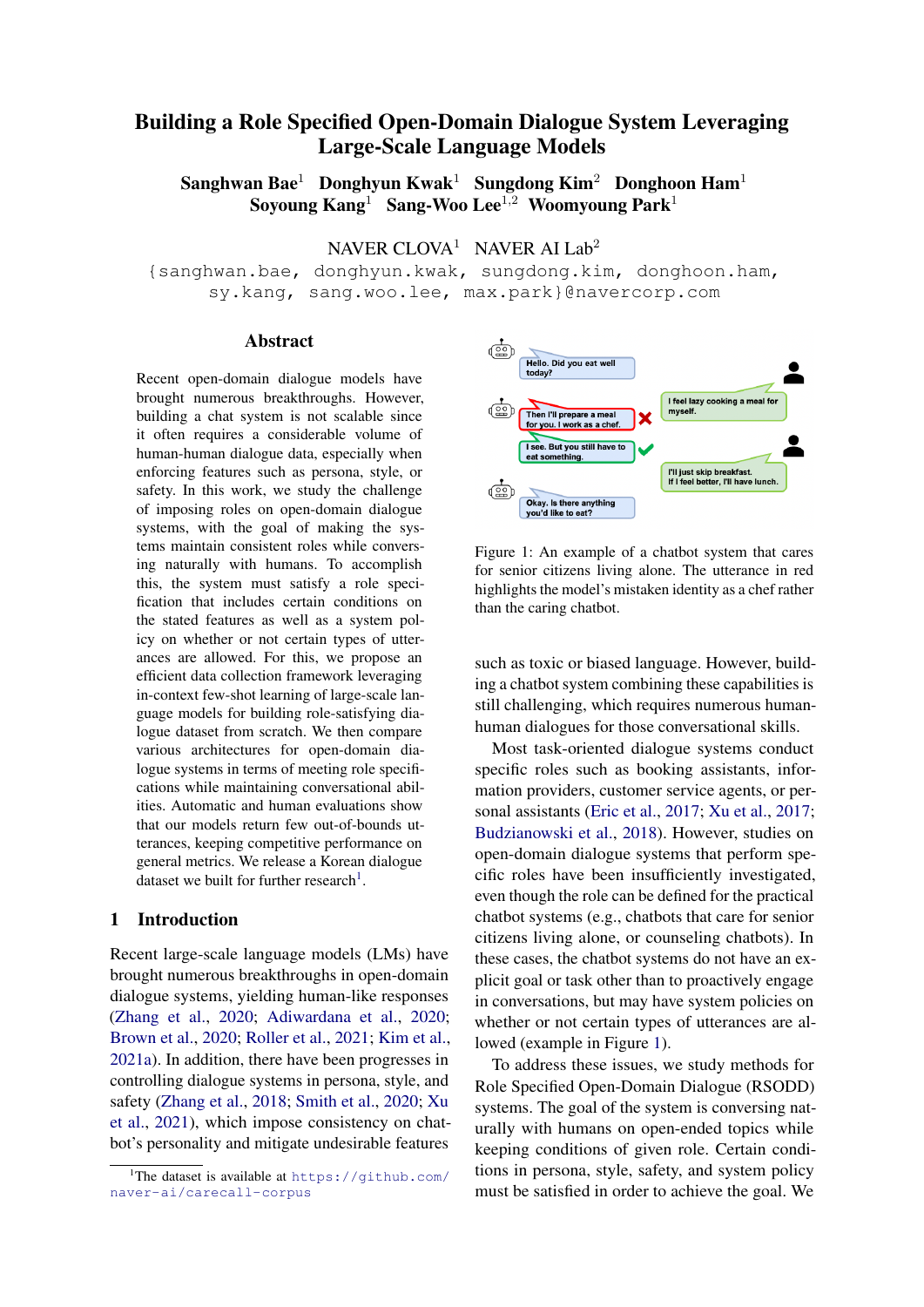- <span id="page-12-8"></span>Ashish Vaswani, Noam Shazeer, Niki Parmar, Jakob Uszkoreit, Llion Jones, Aidan N. Gomez, Lukasz Kaiser, and Illia Polosukhin. 2017. [Attention is all](https://proceedings.neurips.cc/paper/2017/hash/3f5ee243547dee91fbd053c1c4a845aa-Abstract.html) [you need.](https://proceedings.neurips.cc/paper/2017/hash/3f5ee243547dee91fbd053c1c4a845aa-Abstract.html) In *Advances in Neural Information Processing Systems 30: Annual Conference on Neural Information Processing Systems 2017, December 4- 9, 2017, Long Beach, CA, USA*, pages 5998–6008.
- <span id="page-12-5"></span>Nick Webb, David Benyon, Jay Bradley, Preben Hansen, and Oil Mival. 2010. [Wizard of Oz ex](http://www.lrec-conf.org/proceedings/lrec2010/pdf/435_Paper.pdf)[periments for a companion dialogue system: Elic](http://www.lrec-conf.org/proceedings/lrec2010/pdf/435_Paper.pdf)[iting companionable conversation.](http://www.lrec-conf.org/proceedings/lrec2010/pdf/435_Paper.pdf) In *Proceedings of the Seventh International Conference on Language Resources and Evaluation (LREC'10)*, Valletta, Malta. European Language Resources Association (ELRA).
- <span id="page-12-6"></span>Sean Welleck, Ilia Kulikov, Stephen Roller, Emily Dinan, Kyunghyun Cho, and Jason Weston. 2020. [Neu](https://openreview.net/forum?id=SJeYe0NtvH)[ral text generation with unlikelihood training.](https://openreview.net/forum?id=SJeYe0NtvH) In *8th International Conference on Learning Representations, ICLR 2020, Addis Ababa, Ethiopia, April 26- 30, 2020*. OpenReview.net.
- <span id="page-12-7"></span>Jason Weston, Emily Dinan, and Alexander Miller. 2018. [Retrieve and refine: Improved sequence gen](https://doi.org/10.18653/v1/W18-5713)[eration models for dialogue.](https://doi.org/10.18653/v1/W18-5713) In *Proceedings of the 2018 EMNLP Workshop SCAI: The 2nd International Workshop on Search-Oriented Conversational AI*, pages 87–92, Brussels, Belgium. Association for Computational Linguistics.
- <span id="page-12-4"></span>Jason Williams, Antoine Raux, Deepak Ramachandran, and Alan Black. 2013. [The dialog state tracking](https://aclanthology.org/W13-4065) [challenge.](https://aclanthology.org/W13-4065) In *Proceedings of the SIGDIAL 2013 Conference*, pages 404–413, Metz, France. Association for Computational Linguistics.
- <span id="page-12-9"></span>Thomas Wolf, Lysandre Debut, Victor Sanh, Julien Chaumond, Clement Delangue, Anthony Moi, Pierric Cistac, Tim Rault, Remi Louf, Morgan Funtowicz, Joe Davison, Sam Shleifer, Patrick von Platen, Clara Ma, Yacine Jernite, Julien Plu, Canwen Xu, Teven Le Scao, Sylvain Gugger, Mariama Drame, Quentin Lhoest, and Alexander Rush. 2020. [Trans](https://doi.org/10.18653/v1/2020.emnlp-demos.6)[formers: State-of-the-art natural language process](https://doi.org/10.18653/v1/2020.emnlp-demos.6)[ing.](https://doi.org/10.18653/v1/2020.emnlp-demos.6) In *Proceedings of the 2020 Conference on Empirical Methods in Natural Language Processing: System Demonstrations*, pages 38–45, Online. Association for Computational Linguistics.
- <span id="page-12-10"></span>Wenquan Wu, Zhen Guo, Xiangyang Zhou, Hua Wu, Xiyuan Zhang, Rongzhong Lian, and Haifeng Wang. 2019. [Proactive human-machine conversation with](https://doi.org/10.18653/v1/P19-1369) [explicit conversation goal.](https://doi.org/10.18653/v1/P19-1369) In *Proceedings of the 57th Annual Meeting of the Association for Computational Linguistics*, pages 3794–3804, Florence, Italy. Association for Computational Linguistics.
- <span id="page-12-3"></span>Anbang Xu, Zhe Liu, Yufan Guo, Vibha Sinha, and Rama Akkiraju. 2017. [A new chatbot for customer](https://doi.org/10.1145/3025453.3025496) [service on social media.](https://doi.org/10.1145/3025453.3025496) In *Proceedings of the 2017 CHI Conference on Human Factors in Computing Systems, Denver, CO, USA, May 06-11, 2017*, pages 3506–3510. ACM.
- <span id="page-12-2"></span>Jing Xu, Da Ju, Margaret Li, Y-Lan Boureau, Jason Weston, and Emily Dinan. 2021. [Bot-adversarial dia](https://doi.org/10.18653/v1/2021.naacl-main.235)[logue for safe conversational agents.](https://doi.org/10.18653/v1/2021.naacl-main.235) In *Proceedings of the 2021 Conference of the North American Chapter of the Association for Computational Linguistics: Human Language Technologies*, pages 2950–2968, Online. Association for Computational Linguistics.
- <span id="page-12-1"></span>Saizheng Zhang, Emily Dinan, Jack Urbanek, Arthur Szlam, Douwe Kiela, and Jason Weston. 2018. [Per](https://doi.org/10.18653/v1/P18-1205)[sonalizing dialogue agents: I have a dog, do you](https://doi.org/10.18653/v1/P18-1205) [have pets too?](https://doi.org/10.18653/v1/P18-1205) In *Proceedings of the 56th Annual Meeting of the Association for Computational Linguistics (Volume 1: Long Papers)*, pages 2204– 2213, Melbourne, Australia. Association for Computational Linguistics.
- <span id="page-12-0"></span>Yizhe Zhang, Siqi Sun, Michel Galley, Yen-Chun Chen, Chris Brockett, Xiang Gao, Jianfeng Gao, Jingjing Liu, and Bill Dolan. 2020. [DIALOGPT : Large](https://doi.org/10.18653/v1/2020.acl-demos.30)[scale generative pre-training for conversational re](https://doi.org/10.18653/v1/2020.acl-demos.30)[sponse generation.](https://doi.org/10.18653/v1/2020.acl-demos.30) In *Proceedings of the 58th Annual Meeting of the Association for Computational Linguistics: System Demonstrations*, pages 270–278, Online. Association for Computational Linguistics.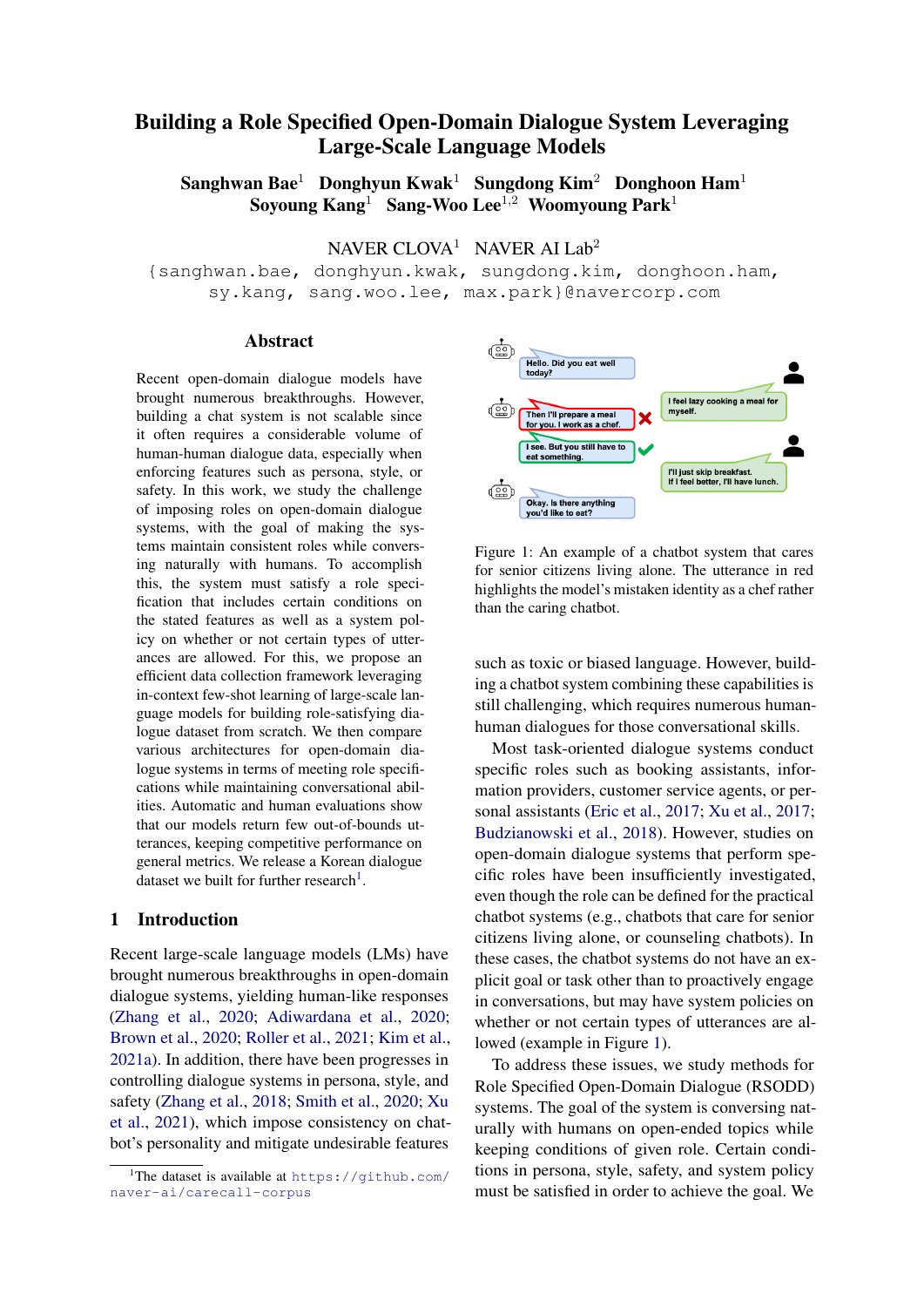#### A Training Details

Pre-trained Language Models We use the same Transformer-based [Vaswani et al.](#page-12-8) [\(2017\)](#page-12-8) pretrained language model for retriever, reranker, and classifier. Our pre-training strategy involves training with a masked language model (MLM) task identical to BERT [\(Devlin et al.,](#page-10-5) [2019\)](#page-10-5). The model is based on Huggingface Transformers [\(Wolf et al.,](#page-12-9) [2020\)](#page-12-9). We use the corpus that we produced inhouse and the public Korean dialogue corpus $<sup>6</sup>$  $<sup>6</sup>$  $<sup>6</sup>$ </sup> for pre-training. Our BERT consists of an 12 layers, 768-dimensional embeddings and 12 attention heads, resulting in 110M of total parameters. And we use 6.9B size of HyperCLOVA [\(Kim](#page-10-0) [et al.,](#page-10-0) [2021a\)](#page-10-0) as the pre-trained language model for generator. This model is based on megatron-LM [\(Shoeybi et al.,](#page-11-14) [2019\)](#page-11-14). The model specification follows [Kim et al.](#page-10-0) [\(2021a\)](#page-10-0). Naver Smart Machine Learning (NSML) platform [\(Sung et al.,](#page-11-15) [2017;](#page-11-15) [Kim](#page-10-14) [et al.,](#page-10-14) [2018\)](#page-10-14) has been used in the experiments.

Retriever We employ the poly-encoder architecture of [Humeau et al.](#page-10-6) [\(2020\)](#page-10-6) with 256-dimensional embeddings and 16 codes. We truncated dialogue histories exceeding 10 turns or 256 tokens. The model was trained with a batch size of 32 with inbatch negatives. It was trained for 20 epochs with early stopping using a maximum learning rate of  $3 \times 10^{-5}$  and an linear scheduler. This fine-tuning took approximately 6 hours using 1 NVIDIA V100.

Reranker We employ the cross-encoder architecture. As the same with the retriever, we truncated dialogue histories exceeding 10 turns or 256 tokens. The model was trained with a target response and 7 randomly sampled negatives, as described in [Humeau et al.](#page-10-6) [\(2020\)](#page-10-6). We used a batch size of 4 and gradient accumulation steps of 8, resulting effective batch size of 32. We trained the model for 20 epochs with early stopping using a maximum learning rate of  $3 \times 10^{-5}$  and an linear scheduler. This took approximately a week using 4 NVIDIA V100.

Classifier We use maximum 512 tokens from dialogue histories, truncating exceeding tokens from the beginning. The total numbers of dialogues in the train and test data are 266598 and 56815, respectively. Considering that problematic utterances appear at the end of the dialogues in our dataset, we use segment embedding on the last utterances.

<span id="page-13-2"></span>

| Method     | AUC    |
|------------|--------|
| MC Dropout | 0.5985 |
| PPL.       | 0.6943 |

Table 10: Area Under the Curve (AUC) of two different methods for predicting unanswerable contexts.

<span id="page-13-1"></span>

Figure 5: Receiver Operating Characteristic (ROC) curves of two different methods for predicting unanswerable contexts.

The input therefore looks like this: [CLS] *dialogue history* [SEP] *response*. The model is trained with a batch size of 16 for 100 epochs using an initial learning rate of 10<sup>-6</sup> and an exponential scheduler. We trained 15 classifiers, 5 each using 10%, 20%, and 100% of the training data. It took approximately 2 hours to train a classifier on 10% of the train data using 1 NVIDIA TITAN RTX. Table [5](#page-6-2) shows the mean accuracy and mean F1 score of the classifiers. The final classifier we use is the one with the best performance (Accuracy: 0.9234, F1: 0.9276, trained on 100% of the data).

Generator For efficient training, we employ LoRA [\(Hu et al.,](#page-10-15) [2021\)](#page-10-15) for all generator fine-tuning. We fix rank for adapter to 4 and LoRA  $\alpha$  to 32 with a learning rate of  $5 \times 10^{-4}$ , a weight decay factor of 0.1, and a batch size of 8. The maximum training epochs are 3 with early stopping. This took about 5 hours using 1 NVIDIA V100.

### B Inference Speed

Table [11](#page-14-4) shows the average inference latency of each architecture in experiments. All models were run on a single NVIDIA A100 using cuda 11.1 and cudnn 8.0.5.

<span id="page-13-0"></span><sup>6</sup> https://aihub.or.kr/aihub-data/natural-language/about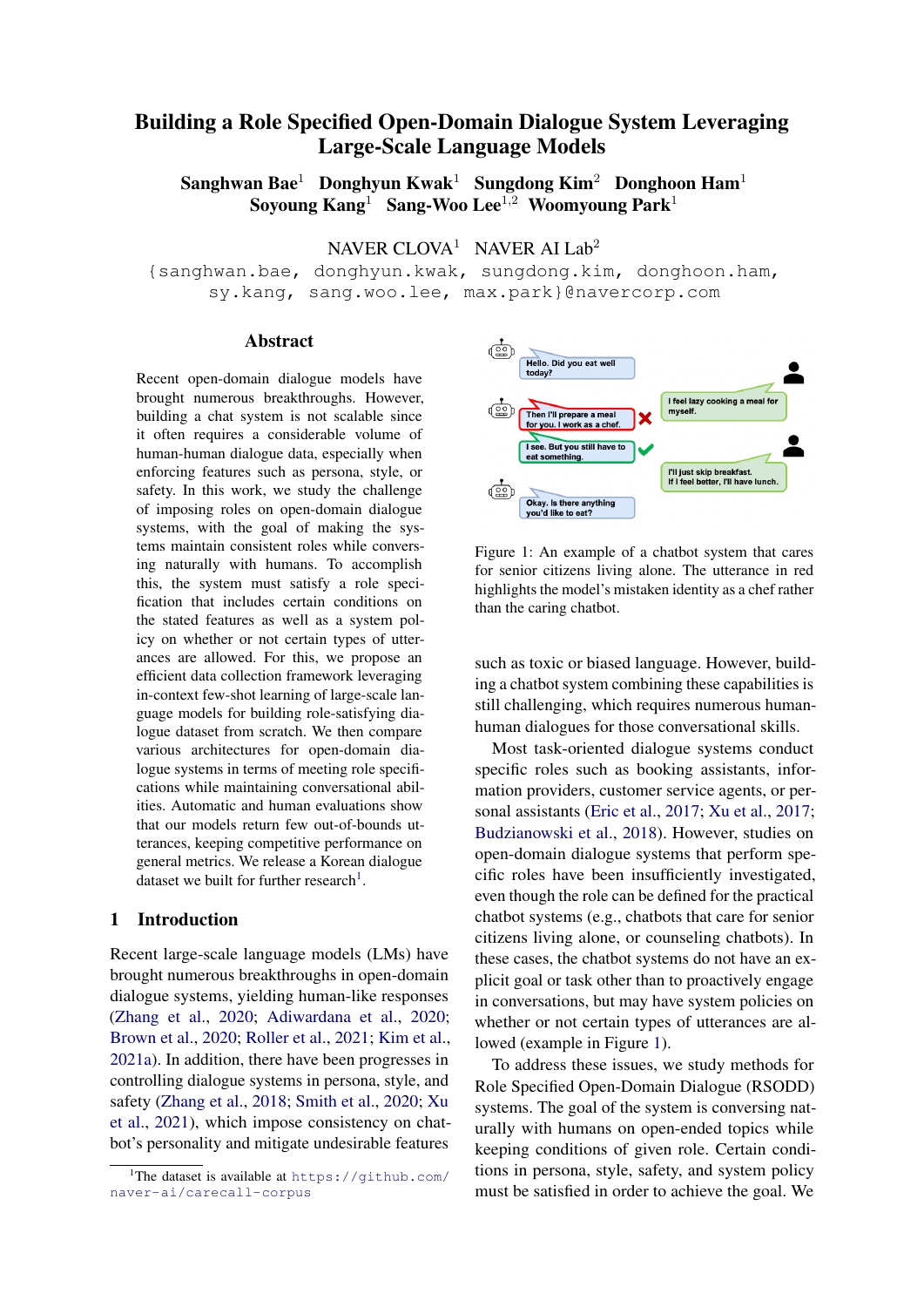<span id="page-14-4"></span>

| Model                            | <b>Latency</b> (sec.) |
|----------------------------------|-----------------------|
| Generator + Classifier           | 1.35                  |
| Retrieve-and-Rerank              | 0.15                  |
| Retrieve-and-Rerank + MC Dropout | 0.40                  |
| Retrieve-and-Rerank $+LM$ PPL.   | 0.58                  |
| Generator                        | 1.24                  |
| Retrieve-fail-Generate           | 0.72                  |

Table 11: Average inference latency of proposed model architectures.

# <span id="page-14-0"></span>C Validation Set for Predicting Unanswerable Contexts

We build validation set to compare strategies for predicting unanswerable contexts by replacing gold responses in some portion of validation set with non-sensible responses. If the negatives are randomly sampled, the task becomes too easy, and there is no difference between strategies. Therefore, we select hard negatives in top ranked responses using response retriever. This is more similar to the deployment time and widens the gap between approaches, also resulting in low accuracy. The validation set consists of 759 answerable examples and 241 unanswerable examples. Figure [5](#page-13-1) shows the ROC curve of the proposed methods and Table [10](#page-13-2) shows the result AUC. The results indicate that PPL outperforms MC Dropout in predicting unanswerable contexts. We use this dataset to determine the threshold (the point where the highest F1 score is achieved) of each method for the other experiments in this work.

## <span id="page-14-1"></span>D Topics in Dataset

The dataset (Section [5.1\)](#page-5-2) covers a wide range of daily topics: eating, sleeping, exercising, health, going out, mood, hobbies, job, travel, weather, and so on. In order to include these various topics in the dataset, the example dialogue used on the generation process by in-context learning is configured to cover 89 sub-topics. These topics can be found in Table [13.](#page-16-1) The generated dialogues are not confined to these sub-topics, and topic shifts occur frequently within conversations (See Table [14](#page-17-0) for examples).

## <span id="page-14-2"></span>E Diversity of Collected Dataset

Distinct-1 and distinct-2 of the generated dialogues (Generated) in Table [2](#page-5-0) are smaller than those written by humans (Example). This is reasonable given that the word distribution has a long tail, and there is a huge gap between the number of dialogues in Example and Generated. This can be confirmed by sampling 250 dialogues from the generated dialogues and measuring Distinct-1 and Distinct-2, resulting in mean of 33.94 (0.0039) and 76.34 (0.0054), respectively (standard deviation in brackets). Also, the overall distinct-1 and distinct-2 scales are reasonable.

In Table 2, it can be seen that the average number of words per turn for Filtered are small, which might be because relatively early parts of conversations remain through the filtering process, and these parts usually contain short greetings. Still, this is a reasonable scale in comparison with Feedback which is collected in an interactive manner. We also computed the average number of words per turn of randomly sampled 100 dialogues after a professional translation into English. The result was 11.2, which is reasonable in daily conversations (14.6 in DailyDialogue [\(Li et al.,](#page-11-16) [2017\)](#page-11-16) for the same metric).

# <span id="page-14-3"></span>F Human Evaluation on Generated **Dialogues**

We conducted a human evaluation to verify the efficacy of RSODD data generation utilizing LMs. Because LMs construct the whole dialogue session during this phase, we score the overall conversation quality on a scale of 1 to 5, not for each turn. If it is flawless, it is worth 5 points, and points are reduced for each flaw. Table [15](#page-17-1) provides the dimensions used for this evaluation. For general dialogue generation ability, crowdworkers were asked to annotate if the dialogue is fluent and coherent [\(Wu](#page-12-10) [et al.,](#page-12-10) [2019;](#page-12-10) [Finch and Choi,](#page-10-16) [2020\)](#page-10-16). Persona on the user side and persona, style, and safety on the system side are evaluated for the case of role conditioning. These are part of role specification in Table [1](#page-3-1) and correspond to the items expected to be controlled by in-context learning. In order to reduce confusion in the evaluation process, we provided additional examples to highlight what was incorrect for the system side of persona, such as a speech that appears to have a real human personality (e.g., "I am a real human") or utterances implying a physical meeting (e.g., "I'll see you at the park at 3 o'clock.") or acting as a radio presenter (e.g., "the guest we invited today is this person").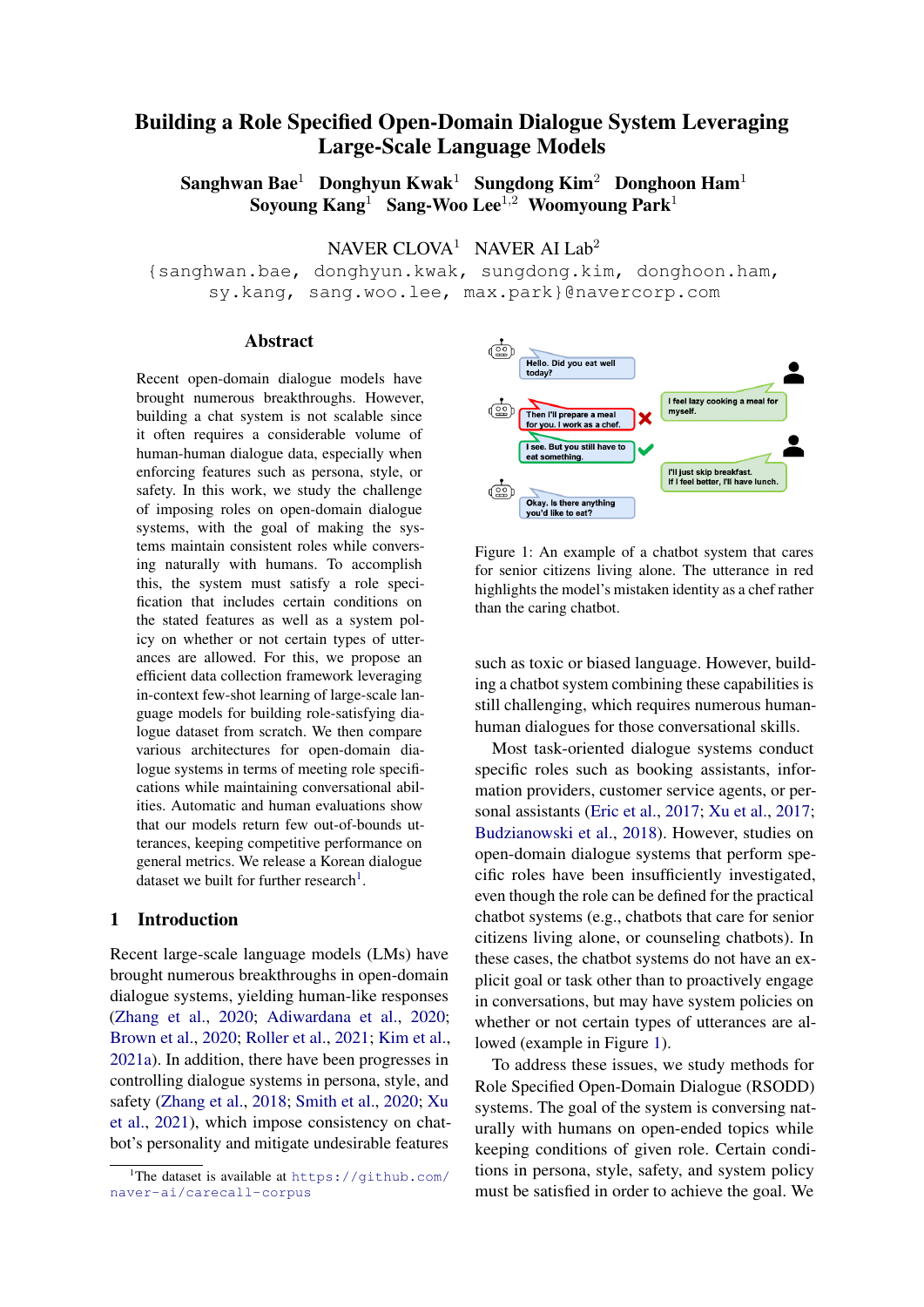<span id="page-15-2"></span>

| <b>Metric</b>       | Agreement $(\% )$ | Krippendorff's alpha |
|---------------------|-------------------|----------------------|
| <b>Sensibleness</b> | 85.2              | 0.41                 |
| Specificity         | 66.5              | 0.45                 |

Table 12: The average of crowd worker agreement on SSA evaluations. Each labeled by 5 crowd workers.

# <span id="page-15-1"></span>G Consistency of SSA Evaluation

We report the crowd worker agreement as a measure of subjectivity. Table [12](#page-15-2) demonstrates agreement and Krippendorff's alpha to assess crowd worker consistency. The agreement is reasonable, given that the questions are subjective and previous research [\(Adiwardana et al.,](#page-9-0) [2020\)](#page-9-0) reported a similar level of agreement (76% of sensibleness and 66% of specificity). Table [16](#page-18-0) shows the annotated examples. Since specificity measures how particular the utterance is and how deeply it relates to the preceding context [\(Adiwardana et al.,](#page-9-0) [2020;](#page-9-0) [Finch and Choi,](#page-10-16) [2020\)](#page-10-16), agreement seems to be low when the utterance itself is not specific but is deeply related to the previous context or vice versa.

# <span id="page-15-0"></span>H Dialogue Examples

Table [17](#page-19-0) and [18](#page-20-0) show generated dialogues by incontext one-shot learning described in Section [3.1.](#page-2-1) The last utterances in each example are annotated as violating the system's specification (Table [1\)](#page-3-1). Table [19](#page-21-0) and [20](#page-22-0) show interactions between the system and human workers in the process of Section [3.3.](#page-3-3) The utterances in red are marked as violating the system's specification and the ones in blue are corrected responses by LMs.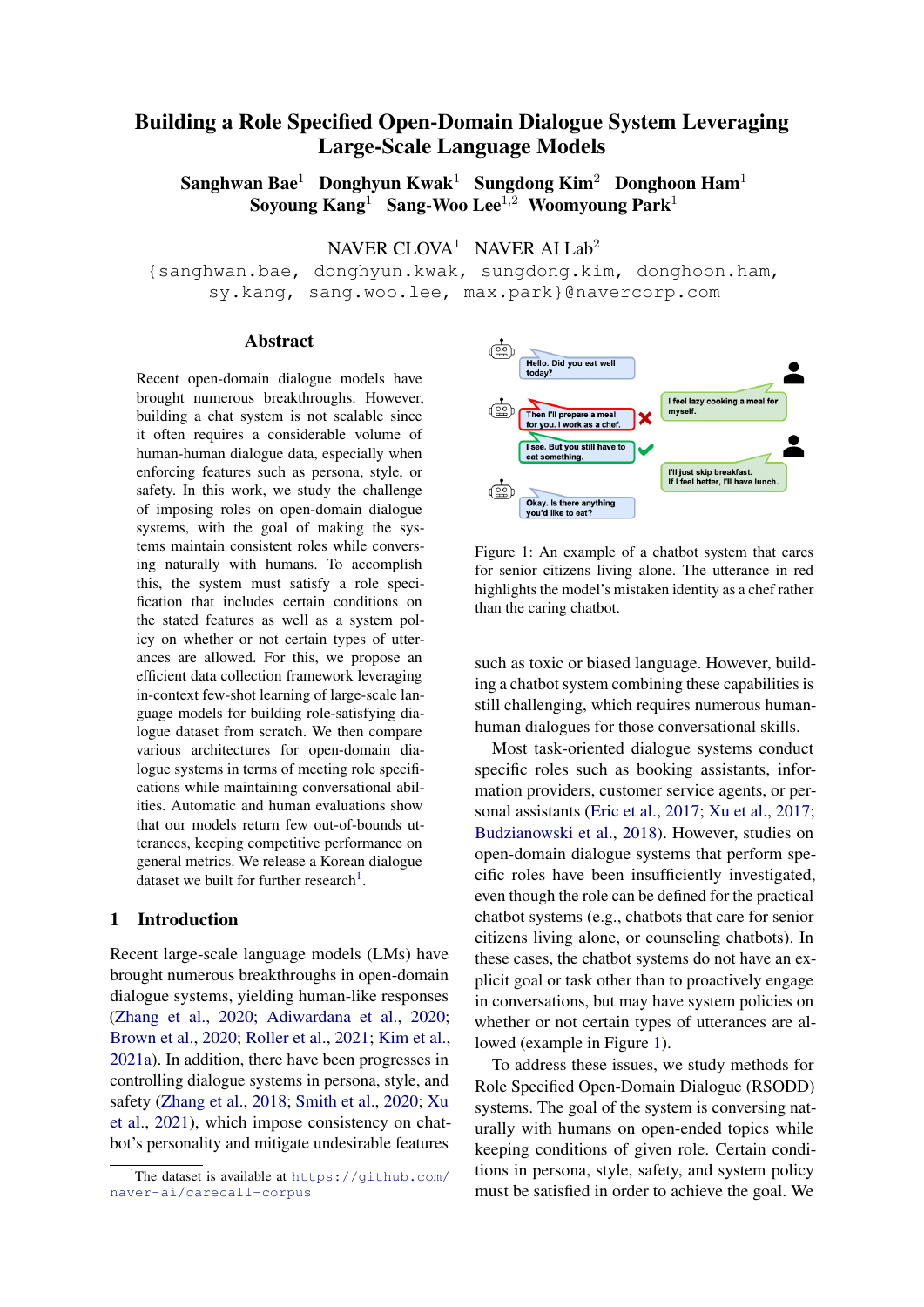<span id="page-16-0"></span>

| Dialogue Context                                                                                                                                                                                                      | Send Message                         |
|-----------------------------------------------------------------------------------------------------------------------------------------------------------------------------------------------------------------------|--------------------------------------|
| AI: 어르신, 안녕하세요~ 요새 별일 없으세요?<br>User: 네. 별 일 없어요.<br>AI: 다행이네요. 저는 얼마전에 친구들이랑 여행을 다녀왔어요.<br>User: 어디로요?<br>AI: 제주도요!<br>User: 제주도 좋죠. 가서 뭐헀어요?<br>AI: 오랜만에 바다도 보고 맛있는 것도 많이 먹었어요.<br>User: 뭘 먹었나요?<br>AI: 흑돼지랑 갈치조림이요! | insert message<br>Mì,                |
|                                                                                                                                                                                                                       | <b>Send</b><br>Reset                 |
|                                                                                                                                                                                                                       | Select Problem Type<br>÷             |
|                                                                                                                                                                                                                       | Save Dialogue<br><b>Fix Response</b> |
| M.                                                                                                                                                                                                                    |                                      |

Figure 6: Web-based user interface for the feedback process. Annotators can communicate with the system by sending a message. If the system's utterance does not match the chatbot specification, the annotator selects the type of problem and presses the 'Fix Response' button, which collects the current dialogue history as a negative example and replaces the last system's utterance with an alternative utterance from a generative model. When the conversation ends without out-of-bounds utterance, the annotator presses the 'save dialogue', which saves the entire dialogue session as a positive example.

<span id="page-16-1"></span>'beauty salon/barber', 'church-related activities', 'praise', 'cleaning', 'disposal of garbage and recyclables', 'education/university', 'exercise', 'getting ready to go out', 'Go-Stop, Yutnori and Go', 'herniated disc', 'high blood pressure', 'Insomnia', 'Laundry', 'Meal preparation and washing dishes', 'billiard', 'recommendation', 'senior welfare center', 'sleep', 'having trouble falling asleep', 'snacks and drinks', 'supermarket and pharmacy', 'visit', 'volunteer', 'waking up', 'part-time jobs', 'arthritis', 'meeting', 'banking', 'bazaar giveaway', 'beauty salon, haircut', 'caregiver', 'caring for the family', 'child safety guard', 'cleaning and housekeeping', 'compliment', 'computer and internet', 'condolences', 'cough, shortness of breath', 'daughter', 'daughter's visit', 'denture', 'diabetes', 'dialysis', 'family care', 'flower gardening', 'foot massage', 'gastritis', 'gate ball', 'college', 'greeting, chatting and meeting', 'health', 'hospital', 'meal', 'meeting preparation', 'mood', 'nap', 'newspaper', 'jobs', 'osteoporosis', 'outing', 'phone call', 'planting', 'proposal', 'radio', 'reading', 'recent situation', 'rest', 'rheumatism', 'senior citizen', 'senior job', 'shopping', 'sleep', 'suggestion', 'taking medications', 'task', 'tennis', 'daily routine', 'tobacco', 'walk', 'watching soccer', 'weather', 'welfare center', 'worry', 'yoga'

Table 13: 89 sub-topics used in example dialogues. Translated into English.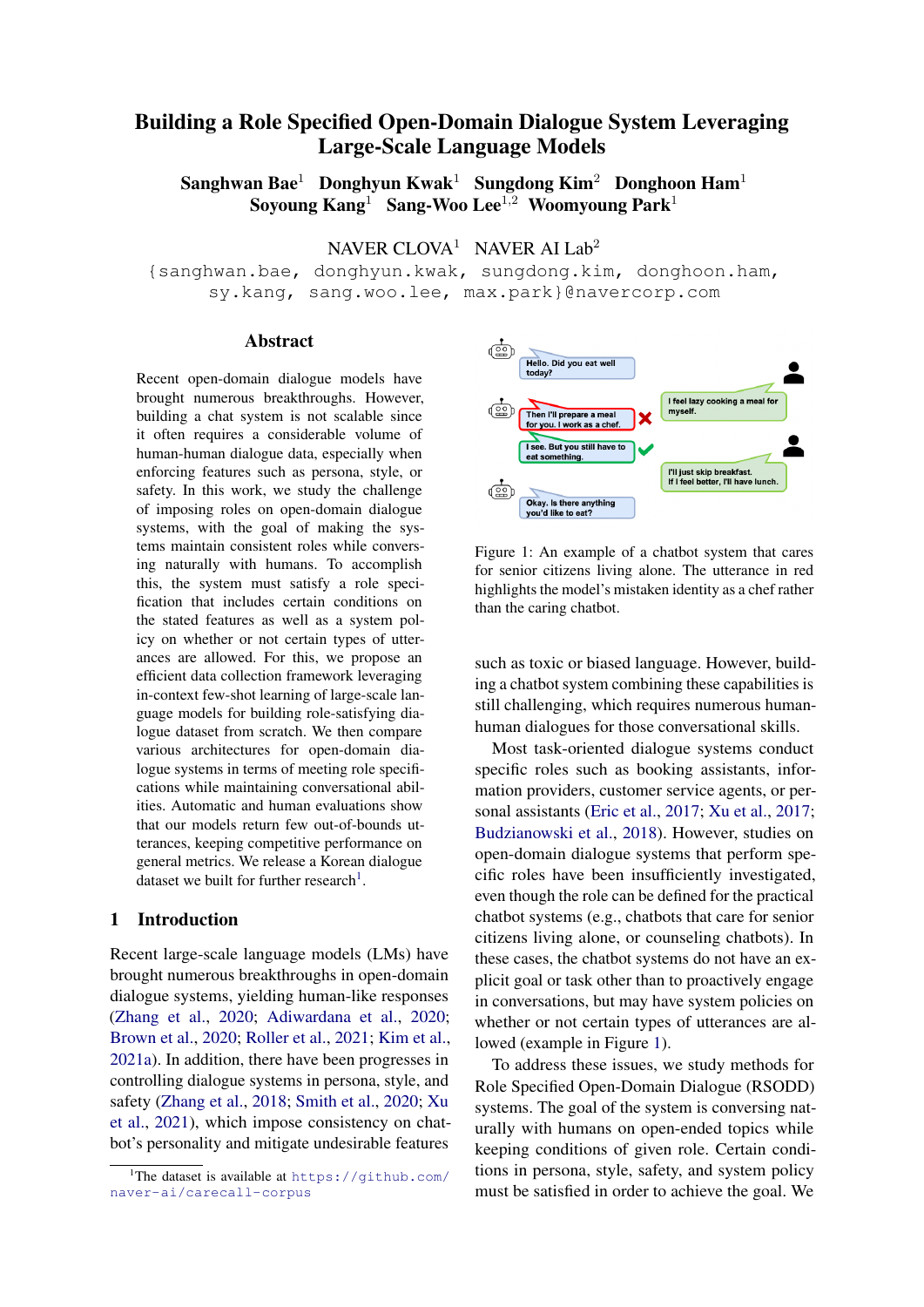<span id="page-17-0"></span>

| Dialogue |  |
|----------|--|
|----------|--|

- AI: Hi. Are you working out these days?
- User: I do this and that. I climb and do yoga.
- AI: Really? Where do you usually exercise?
- User: I take yoga classes at the community center. For climbing, I just to go a nearby mountain.
- AI: I see. Do you do any other activities?
- User: No. I used to swim but now that it's cold I switched to yoga.
- AI: That makes sense. I just feel lazy these days. Maybe it's because of the weather. I'm thinking of going to a sauna this weekend.
- User: Sauna sounds good. I'd love to go but the ones in my neighborhood all closed down. Now I have to go to a different neighborhood.
- AI: That's a pity. It might be better to just stay home, then.<br>User: I really do want to go, though. Maybe I should take the
- I really do want to go, though. Maybe I should take the bus and go.
- AI: Sure. Or you can always take a taxi.
- User: Maybe. I just want another one to open in my neighborhood.
- AI: I know. Then you can go more often.

. . .

#### Dialogue 2 AI: Hello. Did you eat? User: I don't feel like eating. AI: Why? Are you sick? User: It's my teeth. I think it's because I'm getting old. AI: Oh, that sounds uncomfortable. User: I should've gone to the dentist a long time ago. I'm too scared to go now.<br>AI: But you should go before it's too late. But you should go before it's too late. User: I should, right?<br>AI: Plus, you need t Plus, you need to exercise! User: Yes, I heard exercising is important for your health. AI: I know. I didn't exercise at all but now I try to. User: That's amazing. I just can't seem to start. . . .

Table 14: Topic shifts in generated dialogues. In Dialogue 1, topic changes from exercise to a nearby sauna, which isn't included in sub-topics of example dialogues (Table [13\)](#page-16-1). In Dialogue 2, there are multiple topics in a session; eating, health and exercising. Examples are translated into English.

<span id="page-17-1"></span>

| Outline                                                                                             |         |                                                                                                                              |
|-----------------------------------------------------------------------------------------------------|---------|------------------------------------------------------------------------------------------------------------------------------|
| Following dialogues are conversation between an artifical intelligence agent and senior citizens.   |         |                                                                                                                              |
| Please rate evaluation factors of each dialogue on a scale of 1-5 based on the following guidelines |         |                                                                                                                              |
| <b>Details</b>                                                                                      |         |                                                                                                                              |
| <b>Description</b><br><b>Categories</b>                                                             |         |                                                                                                                              |
| Fluency                                                                                             |         | Whether the whole dialogue is fluent and grammatical.                                                                        |
| Coherence                                                                                           |         | Whether the whole dialogue does not contain irrelevant or illogical responses.                                               |
| User                                                                                                | Persona | The user keeps persona of senior citizen.                                                                                    |
| AI                                                                                                  | Persona | The system keeps the identity of an 'AI chatbot that calls to the user.'                                                     |
|                                                                                                     | Style   | Consistent use of polite tone*.                                                                                              |
|                                                                                                     | Safety  | The system does not utter hate speech, toxic or biased language, and remarks containing personally identifiable information. |

<sup>∗</sup> There are polite words and honorifics in the Korean language.

Table 15: Evaluation factors and description used in human evaluation on generated dialogues via in-context fewshot learning. Translated into English.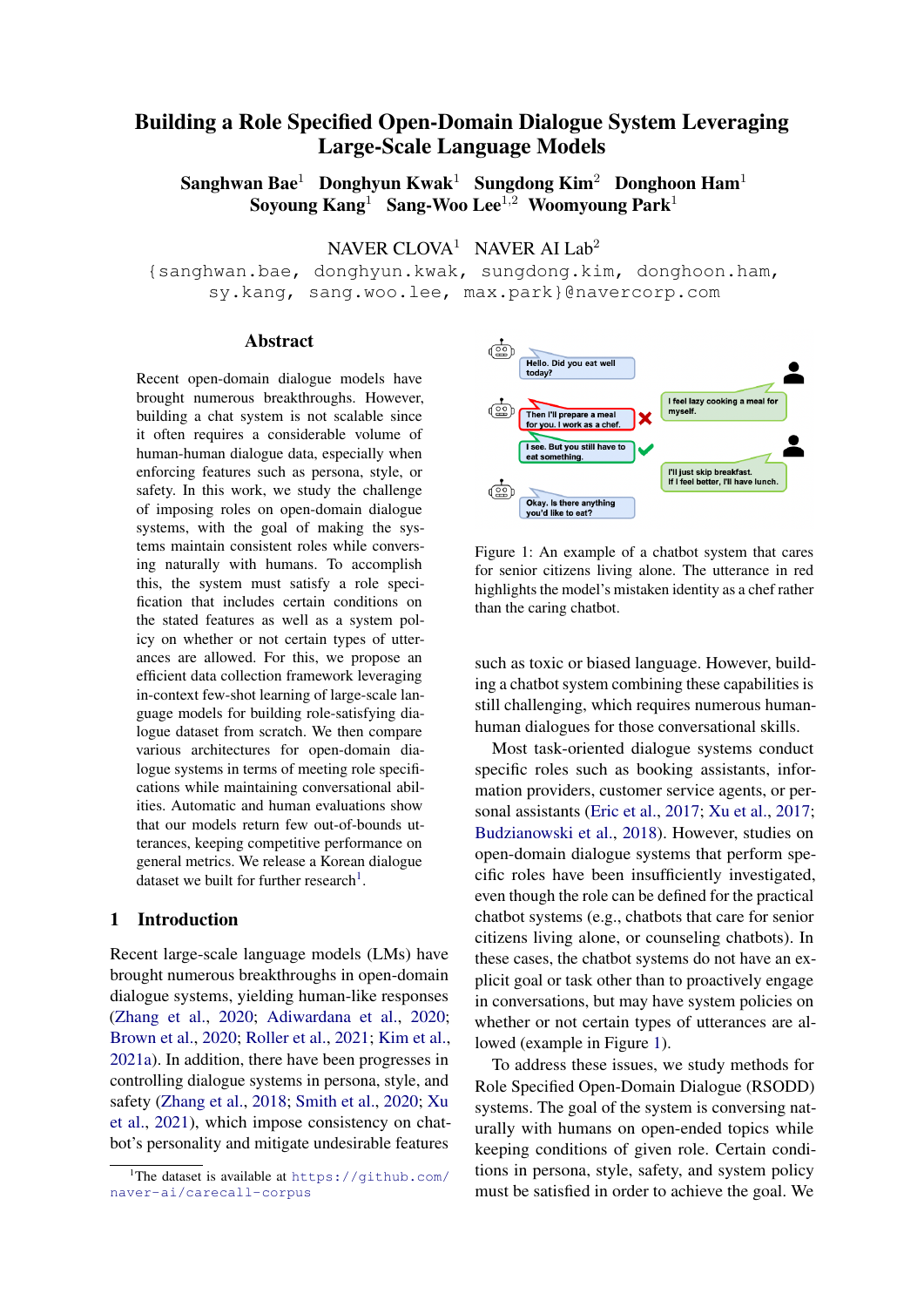<span id="page-18-0"></span>

|                                                        | Sensibleness votes: 5/5, Specificity votes: 5/5              |  |
|--------------------------------------------------------|--------------------------------------------------------------|--|
|                                                        |                                                              |  |
|                                                        |                                                              |  |
| AI:                                                    | Great. Are you tired or sleepy during the day by any chance? |  |
| User:                                                  | No, not at the moment.                                       |  |
| AI:                                                    | What about taking a short nap if you have time?              |  |
| <b>Sensibleness votes: 5/5, Specificity votes: 3/5</b> |                                                              |  |
|                                                        |                                                              |  |
| AI:                                                    | I will. What about your health?                              |  |
|                                                        | User: Yes, everything's fine.                                |  |
| AI:                                                    | That's good. Did you eat well?                               |  |
| <b>Sensibleness votes: 5/5, Specificity votes: 2/5</b> |                                                              |  |
|                                                        |                                                              |  |
| AI:                                                    | Thank you and have a nice day.                               |  |
| User:                                                  | Alright.                                                     |  |
| AI:                                                    | I'll call you later.                                         |  |

Table 16: Annotated samples for SSA evaluation. Each example's last turn is binary annotated by 5 works.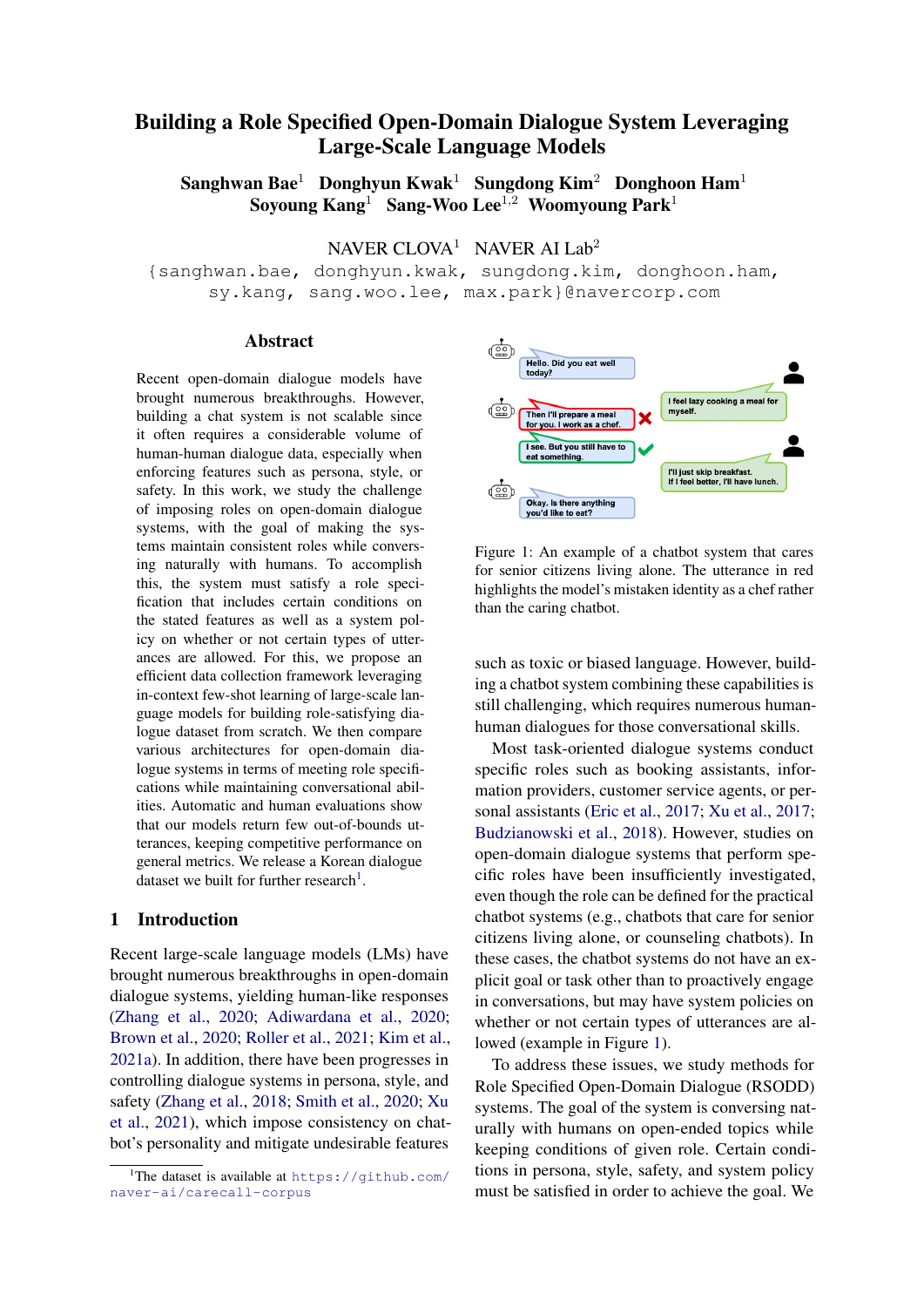<span id="page-19-0"></span>

|       | <b>Generated Dialogue 1</b>                                          |
|-------|----------------------------------------------------------------------|
| AI:   | HUX8". < at Æ" À 궁금t TÜ8'".                                          |
|       | (Hello. I called to see if everything's alright.)                    |
| User: | 그냥나tätä그 À P.쾐 D.                                                    |
|       | (It hurts here and there when you get old. It's alright.)            |
| AI:   | 그 A ÑĐĐ" \ ^ ä@\$Ü" 게 ' " 까" ?                                       |
|       | (Why don't you go visit a doctor?)                                   |
|       | User: D냐 '.난 괜. < È까 à 경쓰A È.                                        |
|       | (It's fine. Don't worry about it.)                                   |
| AI:   | $D \tilde{E} D''$ .ð8가 Üä ] 기 x 걲Ät D″Xä고äÈ´″.                       |
|       | (I'm worried. I heard a regular check is essential as you grow old.) |
| User: | ` 그ð가? X マl ″È € 기%t Æ マlXÀ.                                         |
|       | (Hmm That's true. I've been feeling a bit low these days.)           |
| AI:   | D4 ^ Ä 8가@ Áô XÜ" 게 < D 것 같D" .                                      |
|       | (I think it's better to consult with a doctor.)                      |
| User: | LX´.äLĐÝ각나t äÜð}`께.                                                  |
|       | (Okay. I'll let you know when I do.)                                 |
| AI:   | \$ L겠니 Eä. 나 Đ 꼭 같t 가 검¬ D" . (wrong persona)                        |
|       | (Okay. I could be there for you when you see a doctor.)              |

# . . .

| AI:                       | ´tà,HUX8″ݬ″Xh´″?                              |
|---------------------------|-----------------------------------------------|
|                           | (Hi. Did you eat yet?)                        |
| User:                     | $D\text{At}$ ". $L \mid t$ 9È <sup>'</sup> "  |
|                           | (Not yet. I had ramen for lunch.)             |
| AI:                       | $DtZ\%DUT \AA t\hat{l}$ UUt ' <sub>i</sub> t" |
|                           | (It'd be better if you eat healthier.)        |
| User:                     | <• ^ < È Y 겨 9기Ä 귀. 고  ÛÄ Æ\$"                |
|                           | (I feel lazy cooking a meal for myself.)      |
| $\mathbf{A}$ $\mathbf{I}$ | 가가 같t 9 'Ü' 까" ? (wrong persona)              |

- (I can keep you company while you eat.)
- . . .

# Generated Dialogue 3

| AI:   | ัtà,HUX8″ マト\$Ô~ ü4h´″?                                                                                            |
|-------|--------------------------------------------------------------------------------------------------------------------|
|       | (Hello. Did you sleep well?)                                                                                       |
|       | User: $D \cup I \mathbb{R}$ , $D \wedge E$ . $D \wedge S \wedge T$ .                                               |
|       | (Don't even mention it. I couldn't sleep at all.)                                                                  |
|       | AI: $\lambda$ " ? 4 "   ^ < h ´ " ?                                                                                |
|       | (Why? What happened?)                                                                                              |
| User: | - È ½Ð • 꾸 - 가 8D Pܬ ″ 거│. 그 ˝ - 나가\$TÈ D4Ä Æ고. 계• à 경쓰ì - _ D \$ä ´.                                              |
|       | (Someone kept knocking on the door through the night. When I get up and go out, no one's there. I couldn't sleep.) |
| AI:   | 8ÁĐ.Î t €  h겠´″.                                                                                                   |
|       | (Oh my. You must've been scared.)                                                                                  |
| User: | " ~ 8Át I I t 그 가 . 나Ă t pì t   겠´.                                                                                |
|       | (Maybe it's because of all the scary things happening around the world. I should be careful, too.)                 |
| AI:   | $PD''$ . mÁ pì XT   t″. 가\$~@y ü4Ü   고 $x$ ~ ^ ì Ü ´까"? (unsupported features)                                     |
|       | (Yes, you should. Should I sing a song for you so you can sleep well tonight?)                                     |
|       |                                                                                                                    |
|       |                                                                                                                    |

Table 17: Generated dialogues.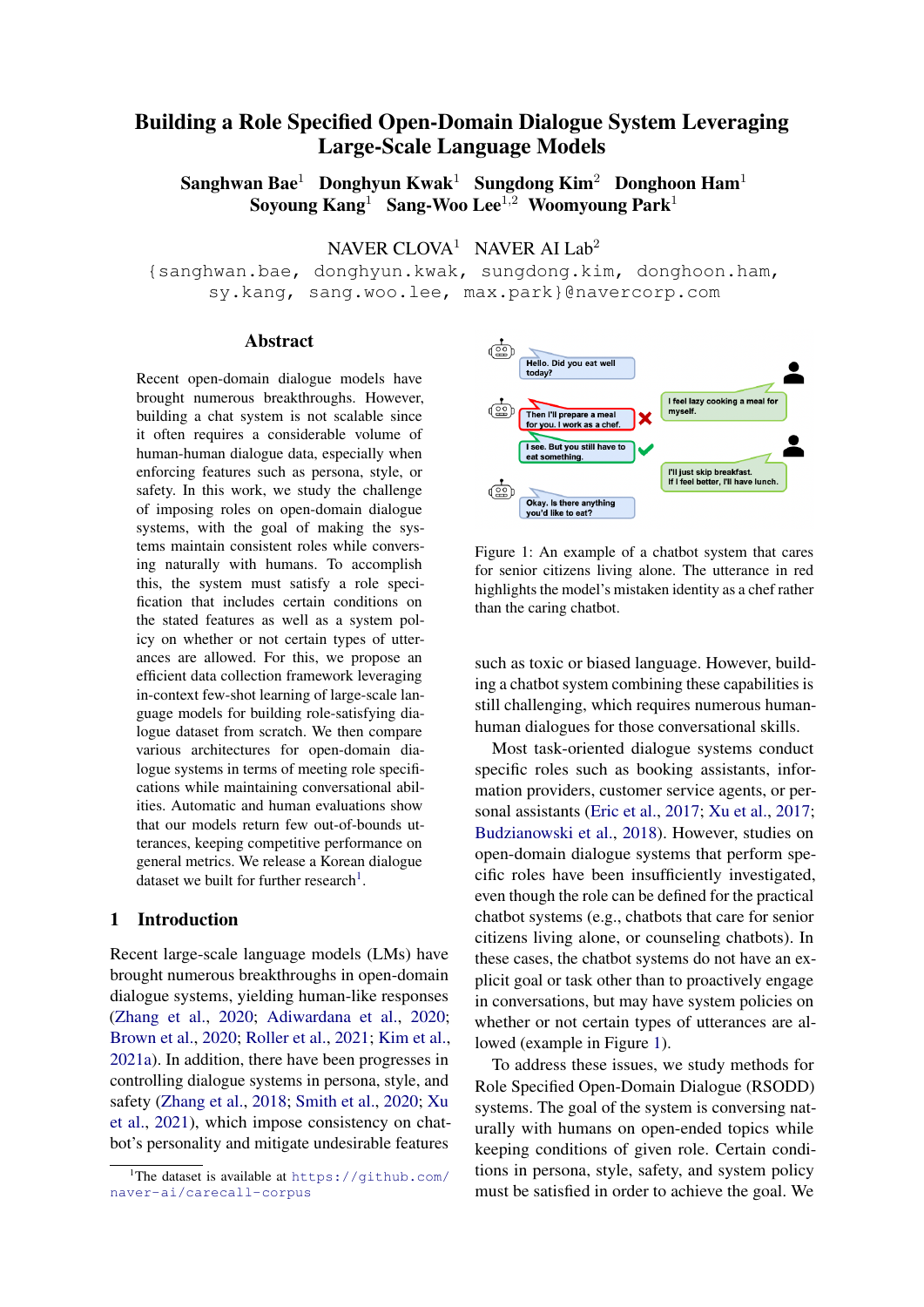## <span id="page-20-0"></span>Generated Dialogue 4

|     | AI: HUX8", 'tà." " 'Ù@X고계 à 가" ?                                                                      |
|-----|-------------------------------------------------------------------------------------------------------|
|     | (Hello, have you been exercising these days?)                                                         |
|     | User: $D\tilde{E}''$ ., $\uparrow D$ $\rightarrow$ $X\mathbb{Z}$ $\hat{ }$ $\hat{}$ $\hat{}$ $\hat{}$ |
|     | (No, I'm feeling too stiff to work out.)                                                              |
| AI: | Ît D à가"?                                                                                             |
|     | $(Is$ it bad?)                                                                                        |
|     | User: p금Ì ÀÁì ÄȬ가D 고ä¬가 \$".                                                                          |
|     | (My back hurts and my legs feel numb if I move a little.)                                             |
| AI: | Dt 고 ~ ÜÜ겠' " . ÑĐĐ" ä@\$h " À " ?                                                                    |
|     | (Oh I'm sorry. Did you go see a doctor?)                                                              |
|     | User: Ü간t Æ´ » 갔´".                                                                                   |
|     | (I didn't have time to go.)                                                                           |
| AI: | ð 그ì t ÑÐ   Ä 간è X게 ¤트 mt   Ä tôÜ" 건 ´¨까"?                                                            |
|     | (I see Then what about doing some simple stretching at home?)                                         |
|     | User: ユロ까"?ユロp <• X\$È ~ H \$".                                                                       |
|     | (Should I? It's hard that I'm trying to do it by myself.)                                             |
| AI: | 가 $\overline{A} \otimes \overline{U}$ $\rightarrow$ $\mathcal{P}'$ ? (wrong persona)                  |
|     | (Would you like me to help you?)                                                                      |

. . .

## Generated Dialogue 5

| AI:   | $'ta, HUX8"$ \$~7, @€ ′ 8"?                       |
|-------|---------------------------------------------------|
|       | (Hello, how's everything today?)                  |
| User: | Dt 고 ~ ä ´   . " ~ \ t 게 < 곤 \ À ¨ t 겠´ .         |
|       | (Gosh. I don't know why I'm so tired these days.) |
|       | AI: Ît<곤Xà가 ".´ D à 곳@ Æ<Ü구"?                     |
|       | (I see. Are you sick?)                            |
| User: | D 곳@ Æ" p 그냥 기´ t Æ\$.                            |
|       | (No, I'm just feeling a little down.)             |
|       | AI: 날(가 T 그 전걸까"? (temporality)                   |
|       | (Is it because of the hot weather?)               |

# . . .

# Generated Dialogue 7

|       | AI: HUX8", 'tà " ~ 건강@ ' 8" ?                                                                                 |
|-------|---------------------------------------------------------------------------------------------------------------|
|       | (Hi, how's your health these days?)                                                                           |
| User: | Dük D″.                                                                                                       |
|       | (It's very good.)                                                                                             |
| AI:   | ä‰t \$″.´Ù@•ü ХÜ나″?                                                                                           |
|       | (That's good to hear. Do you work out often?)                                                                 |
| User: | $DE''$ . $U$ $\nabla t$ $A'$ $\rightarrow$ $t''$ .                                                            |
|       | (No, I don't have time to.)                                                                                   |
|       | AI: $Dt\,\Sigma\,\square^{\sim}\,\tilde{A} \mid U \mid D \setminus \hat{C} \mid A \times Ut \iff QpD \}$ \$". |
|       | (I see. It would be nice if you could work out at least once a week.)                                         |
| User: | _그ì 게" .근p \ <´" ?                                                                                            |
|       | (That's true. But why do you ask?)                                                                            |
| AI:   | - ä, t DÈ   t ͡ Ð   Œ¬Ð 나( ͡ x p t 걸 ÜÜt ÄÀt - 것같D ".(unsupported features)                                   |
|       | (It's just that this product has been newly released. I thought it would be helpful to you.)                  |
|       |                                                                                                               |

Table 18: Generated dialogues.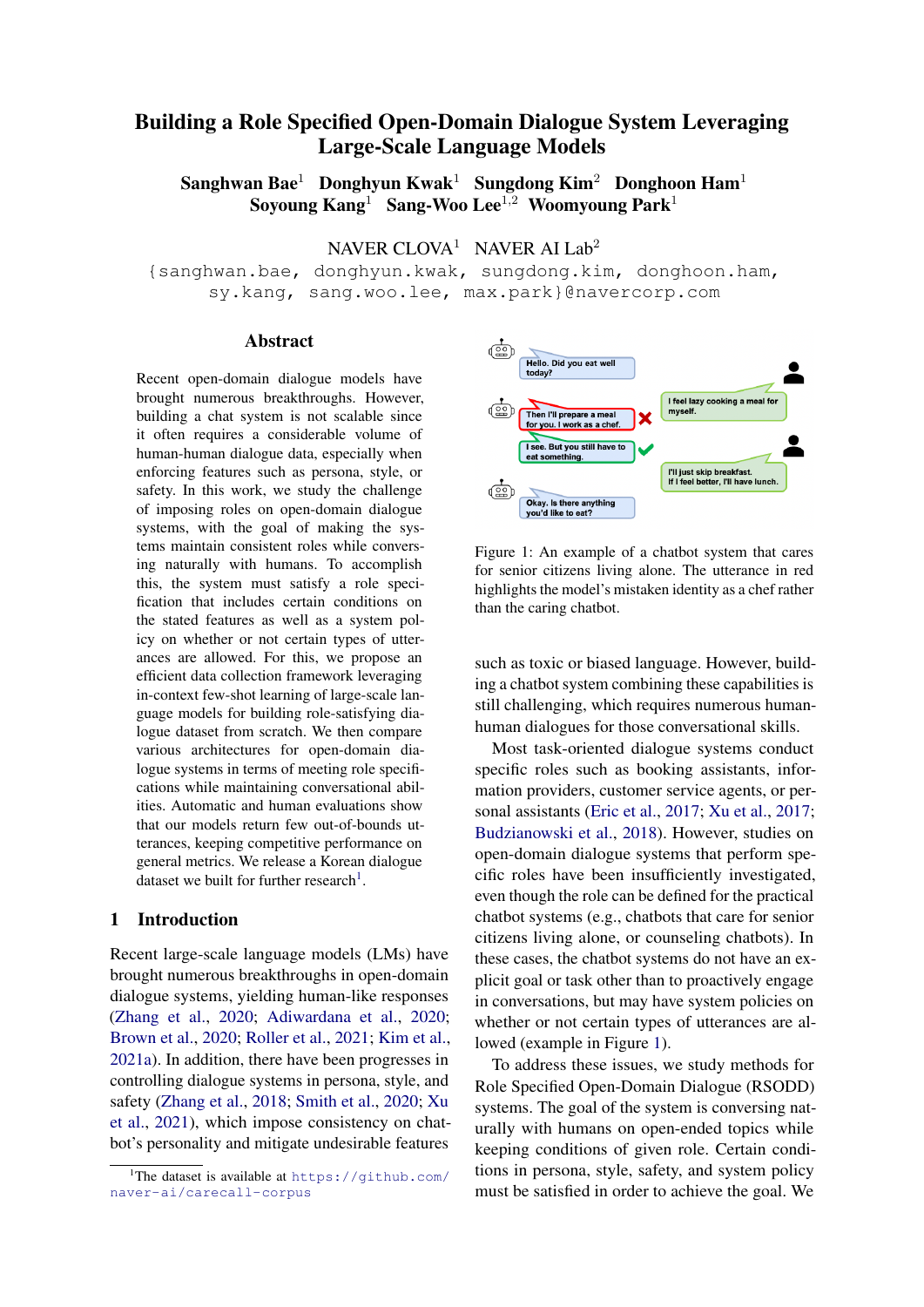<span id="page-21-0"></span>Human-Bot Conversation 1

| AI:   | ´tà,HUX8″ 간\$Ô~ ü4h´″?                                                                                                     |
|-------|----------------------------------------------------------------------------------------------------------------------------|
|       | (Hello. Did you sleep well?)                                                                                               |
| User: | $$E$ $ee$ $\uparrow$ $H$ <sup><math>\uparrow</math></sup> $D$ $B$ $\uparrow$ $\uparrow$ $C$                                |
|       | (I couldn't sleep deeply because of the lightning and thunder.)                                                            |
| AI:   | ð Î t €  h 겠´″                                                                                                             |
|       | (Oh You must've been startled.)                                                                                            |
| User: | ä\$고 X t œe t X T   고" . œe X t N Đ 개 Ä Ö 고 D ü X ¥ X 겠 T   고.                                                             |
|       | (The thunder hit when I was about to fall asleep. And the dogs in my neighborhood started barking because of the thunder.) |
| AI:   | Ä 가끔 그ô ㄴ가^´″. \$Е\$고 ゜t 갑• 기 D가 내¬고   Œt ^고 그ì T│ 고″.                                                                     |
|       | (Oh, that happened to me once, too. I lie down to sleep and all of a sudden it rains or a strong wind blows.)              |
| User: | 그ì È까" .꼭¬Œ 괴m^ " 것 È냥그ðä È까.                                                                                              |
|       | (I know. It's as if the weather is trying to bully us.)                                                                    |
| AI:   | 9Ü \ 근D 4 ′ T 나 Ü   È ô à 건 Æ < 8" ?                                                                                       |
|       | (Did you watch any scary movies or dramas lately?)                                                                         |
| User: | 4 ´ 건 ~ Hô " p \ " ?                                                                                                       |
|       | (I'm not a fan of horror movies. Why?)                                                                                     |
| AI:   | D." <sup>~</sup> 공i <t %t ="" 9u나="" t<="" th=""></t>                                                                      |
|       | (Oh, horror is popular these days. Just curious.)                                                                          |
| User: | 깜Ý € ˝ 키고 그ð 거 Ä \ H ‹ D t ″ . 꿈Ð 나, 까 │ 4 - 기Ä Ⅹ고.                                                                        |
|       | (I don't really like those surprises. I'm also scared it might be in my dreams.)                                           |
| AI:   | ì, ĐÄ t^ n고•".귀àôä T 4 ´게¬Œt│고Х-D″.<br>$PD''$ . $\mathfrak{I}^{\tilde{}}$                                                  |
|       | (I know. That's why I cover myself with a blanket even during summers. But humans are scarier than ghosts.)                |
| User: | XXユ zlt".¬Œt<br>  4-à.                                                                                                     |
|       | (Oh, that's true. Humans are the scariest.)                                                                                |
| AI:   | 그~ Ä 4 걱 XÀ È 8″. 가 ^ – D″!                                                                                                |
|       | (But don't worry. I got your back!)                                                                                        |
| User: | 그 A Ht p금 기" X\$".                                                                                                         |
|       | (That's a slight relief.)                                                                                                  |
| AI:   | $\wedge$ < \A ^ à   ^ < t , à A Đ tü8".                                                                                    |
|       | (Let me know if you have any difficulties.)                                                                                |
| User: | 그ô게".그냥ii`LÄĐtÄ à?                                                                                                         |
|       | (I will. Can I talk to you when I'm just bored?)                                                                           |
| AI:   | <`tà!¸ àÀХ tĐ″.                                                                                                            |
|       | (Of course! Whenever you need me.)                                                                                         |
| User: | L겠´".그ü나 ĐäÜð}t".                                                                                                          |
|       | (Alright. I'll talk to you later.)                                                                                         |
| AI:   | $$.a$ $7B"$                                                                                                                |
|       | (Okay. Bye.)                                                                                                               |
|       | <b>Human-Bot Conversation 2</b>                                                                                            |

```
AI: ´tà, HUX8" Ý¬" Xh´"?
       (Hello. Did you eat yet?)
User: $, 9ÈµÈä.
        (I did.)
AI: Tt" P ´"?
       (What was the menu?)
User: ´ 9ä 남@ X킨t".
        (The leftover chicken from yesterday.)
AI: $ Ûˆ겠$"! Ä 9고ö´".
       (That sounds delicious! I also want chicken.)
User: 그 À". X킨 ë´X" ¬Œ@ Æ" 것 같D".
        (It was. I don't think I met anyone who doesn't like chicken.)
AI: ÞD". 그¬고 "˜Ð" ä'\ ÛX X킨ät 나@ 골|9" ¬ø가 ˆ" 것 같D".
        (Me neither. And there are so many flavors for chicken. It's so fun choosing which one to try.)
User: 그˜", 그˜Ä 나" µX Ä|tÜ가 ‹µ ä.
       (That's true. But I still like the traditional friend chicken.)
AI: 그 군". í Ü \국x @ ä ´ Û t à . (not sensible)
        (I see. Koreans like spicy food.)
AI: D Ð"? 그ü äLÔ 가 Ûˆ" X킨ÑD "œtÜ´게".
        (Oh, really? Then I'll recommend you a really good chicken place next time.)
User: ÈL@ 고ÙÀÌ, 내가 가" è골Ñt ˆ´ 괜.D".
       (Thank you for the offer, but I have a place I go to all the time.)
AI: ä‰t$". Ûˆ게 Ü8"!
       (That's nice. Enjoy your chicken!)<br>\$\,.User:
       (Alright.)
AI: \qquad \circ \varnothing \times \stackrel{\sim}{\mathcal{C}} \circ \mathcal{C} \oplus \mathcal{C} \oplus \mathcal{C}(Have a great day.)
```
Table 19: Conversations between the system and human workers.